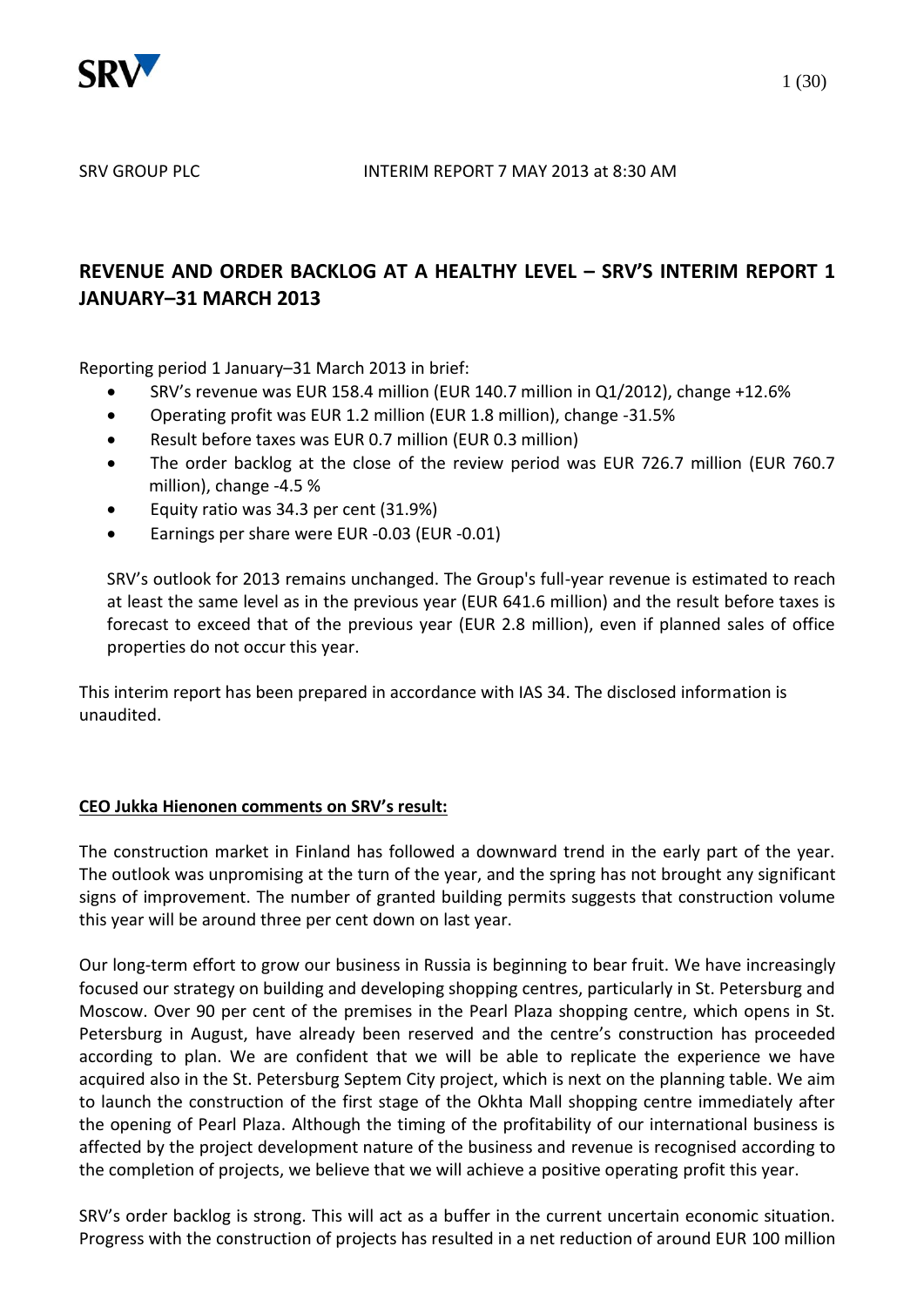

in our order backlog from the record EUR 825 million level at the turn of the year, because intake of new orders has been typically weak in the first quarter of the year. There are signs however, orders will pick-up during May and June.

Activity in January–February was buoyed by a change in the capital transfer tax on home sales and business volume in the two months was at a record high. From the beginning of March, business as expected took a downturn, but the deteriorating economic climate and tax decisions that reduce buying power have also undermined consumers' enthusiasm to make purchases. It remains to be seen whether the situation will return to normal during the early summer.

Our stock of new completed housing units is smaller than usual. Our housing stock under construction has also been marked by excellent advance sales. Many funds specialising in housing investment have entered the market. SRV has made agreements with these funds for the sale of both whole housing corporations and separate housing units. Although on the housing front business has slowed, we do not consider that there is cause for concern with respect to the situation of our unsold housing stock.

The Finnish government has adopted a number of policies aimed at easing the shortage of rental housing and changing regulations in order to reduce the price of apartments, particularly in the Helsinki Metropolitan Area. Nevertheless, increasing the capital transfer tax and also extending it to housing corporation loans as well as raising value-added tax by one percentage point are having the effect of increasing house prices. We estimate that after these changes, the proportion of indirect and direct taxes in the price of a new home will rise this year to 45 per cent.

In construction, the first quarter is usually modest in terms of financial performance, as every effort is made to complete projects before the turn of the year. Our first quarter was weak in terms of profitability; despite revenue growth, our operating profit fell. Our domestic business was undermined by setbacks in a number of projects, and as a result our operating profit fell short of last year's level. To improve our profitability, we have consciously reduced the amount of competitive contracting. Losses in our international business have been continually falling for two years now. We expect that our revenue for the full year will be at least at the previous year's level and that our full-year result will exceed last year's figure.

## **Overall review**

SRV's order backlog remained strong at EUR 726.7 million (EUR 760.7 million on 31 March 2012), and its margin improved.

Due to growth in revenue from both domestic and international operations, the Group's revenue grew by 12.6 per cent to EUR 158.4 million (EUR 140.7 million Q1/2012). The Group's operating profit was EUR 1.2 million (EUR 1.8 million). Profitability has been impacted by the project development nature of operations and the composition of the order backlog, which mainly contains low-margin contracting. The profitability of international operations improved, while the operating profit of domestic operations decreased. The Group's profit before taxes was EUR 0.7 million (EUR 0.3 million). The result for the period was favourably affected by a fall in financial expenses and an increase in financial income.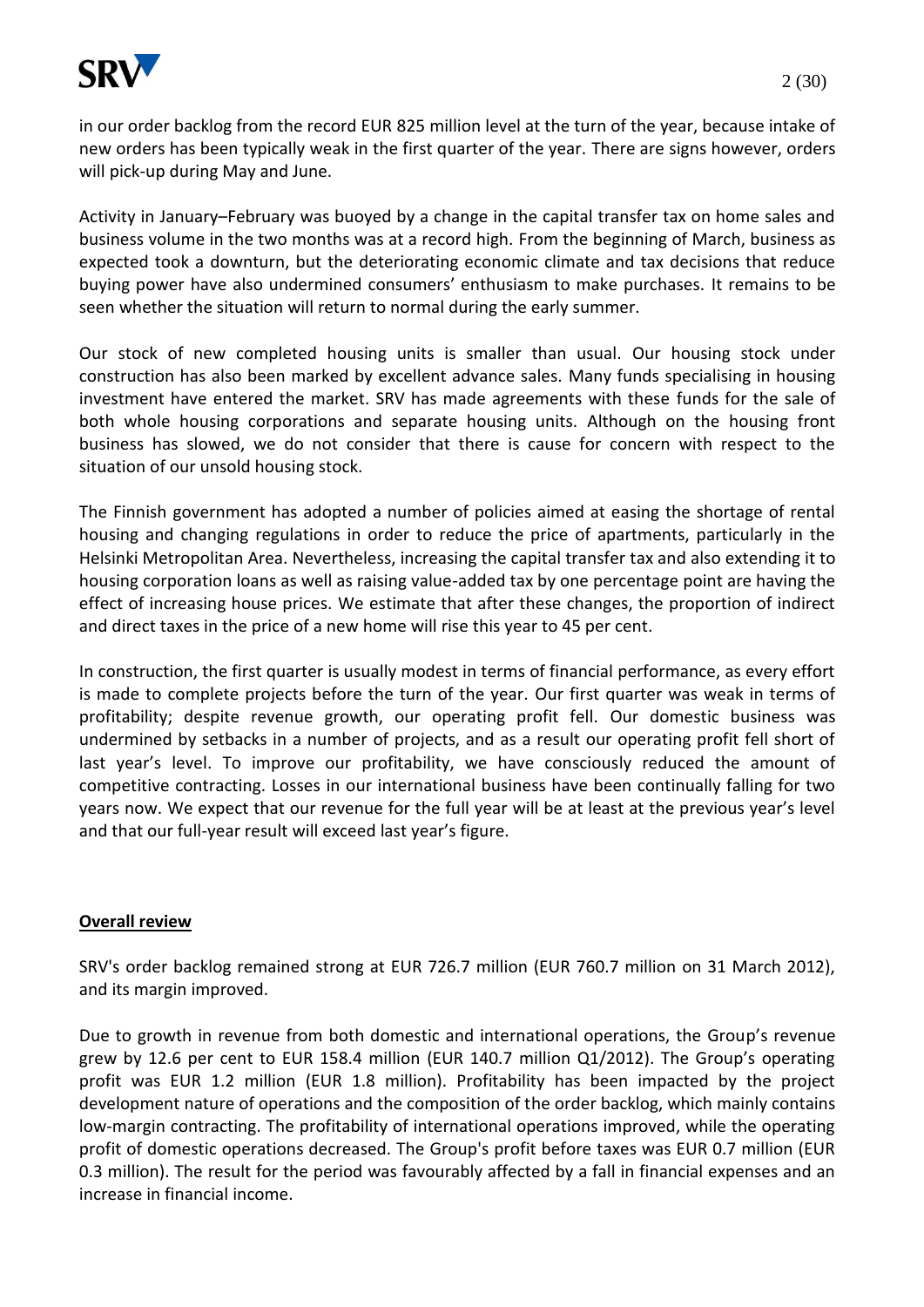

The Group's equity ratio was 34.3 per cent (31.9%). The EUR 45 million hybrid bond that SRV issued on 28 December 2012 contributed to this growth in the equity ratio.

Revenue from Domestic Operations was EUR 135.0 million (EUR 120.7 million Q1/2012) and the operating profit was EUR 3.4 million (EUR 5.4 million Q1/2012). Operating profit was impacted by EUR 3.4 million of profit margin decrease recognised for one ongoing and three completed projects. The domestic order backlog rose to EUR 686.9 million (EUR 658.3 million). In order to improve profitability, the company will now be focusing on increasing developer contracting and negotiated contracts. Fixed-price contracting now accounts for a smaller percentage of the order backlog, and the order backlog's mean margin has increased.

Favourable trends were seen in housing sales in Finland and SRV sold a total of 223 units (133 Q1/2012). SRV currently has 1,633 rental and owner-occupied units under construction (2,188 on 31 March 2012). The volume of competitive contracting has been decreased and over half of SRV's output was developer contracting or rental housing units that were sold to investors. 83 per cent of residential units under construction have been sold, and 68 per cent of production consists of rental and right-of-occupancy units. SRV has 517 developer-contracted residential units under construction. Based on advance marketing, the decision has been made to initiate the construction of 117 additional residential units.

Revenue from the International Operations segment rose to EUR 23.5 million (EUR 20.1 million). Construction of the Pearl Plaza shopping centre, 50%-owned by SRV, generated most of the revenue. Profitability noticeably improved, even though the result remained in the red due the project development nature of this business. Operating profit was EUR -0.8 million (EUR -2.6 million). In the future, SRV will be focusing on shopping centre development projects in St Petersburg and Moscow. To support financing for these projects, the company will be harnessing the investment potential of the investment firm Russia Invest and the investment fund VTBC Ashmore.

SRV's major international projects include the construction of the Pearl Plaza shopping centre in St Petersburg, which is already in full swing. The shopping centre is scheduled for completion in August 2013 and over 90 per cent of its premises have either been leased or a lease is in the final stages of negotiation. Projects in Finland include the construction of the Derby Business Park in the Perkkaa district of Espoo. The second phase of this project is scheduled for completion in August 2013 and 90 per cent of the premises have been leased.

SRV's own project development operations are paving the way for increased operating volumes in Finland. These projects require long-term development work and are being carried out over the course of several years. Many of SRV's projects are so-called landmark projects – innovative new solutions for the needs of sustainable regional construction. Such projects include, for example, the Keilaniemi Towers residential project, the Kalasatama Centre in Helsinki, and a project to develop the area adjacent to the Niittykumpu metro station in Espoo.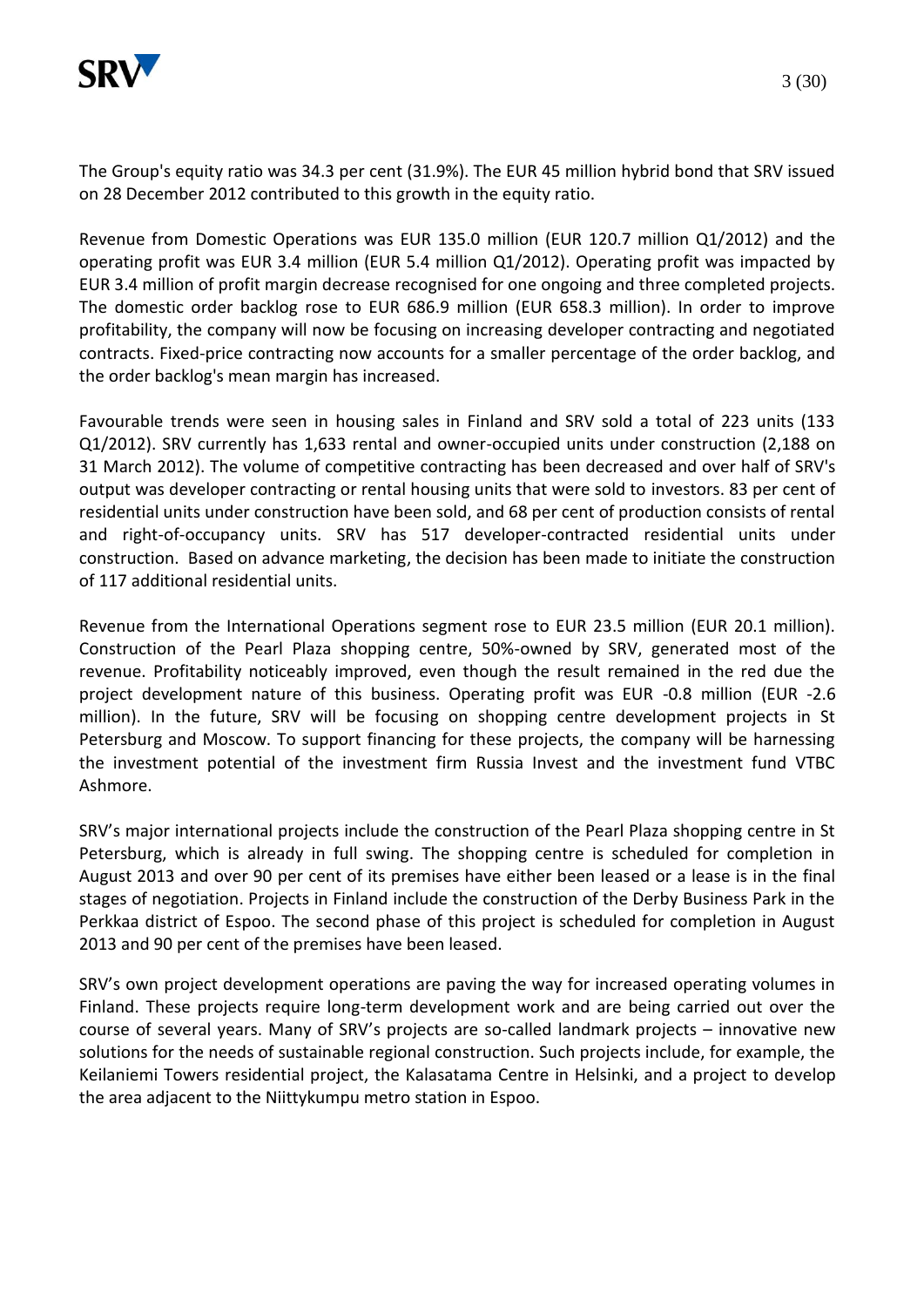

| <b>Group key figures</b>                 | $1 - 3/$ | $1 - 3/$ | change,        | change, | $1 - 12/$ |
|------------------------------------------|----------|----------|----------------|---------|-----------|
| (EUR million)                            | 2013     | 2012     | <b>MEUR</b>    | %       | 2012      |
| Revenue                                  | 158.4    | 140.7    | 17.7           | 12.6    | 641.6     |
| Operating profit                         | 1.2      | 1.8      | $-0.6$         | $-31.5$ | 6.9       |
| Financial income and expenses,           |          |          |                |         |           |
| total                                    | $-0.5$   | $-1.5$   | 1.0            |         | $-4.1$    |
| Profit before taxes                      | 0.7      | 0.3      | 0.4            | 152.5   | 2.8       |
| Order backlog                            | 726.7    | 760.7    | $-34.0$        | $-4.5$  | 827.8     |
| New agreements                           | 40.0     | 65.5     | $-25.5$        | $-38.9$ | 594.5     |
| Operating profit, %                      | 0.8      | 1.2      |                |         | 1.1       |
| Net profit, %                            | 0.1      | $-0.3$   |                |         | 0.1       |
| Equity ratio, %                          | 34.3     | 31.9     |                |         | 34.7      |
| Net interest-bearing debt                | 277.7    |          | 259.5 18.21    | 7.0     | 267.9     |
| Gearing, %                               | 135.6    | 156.9    |                |         | 126.2     |
| Return on investment, $\%$ <sup>1)</sup> | 1.7      | 2.1      |                |         | 2.2       |
| Return on equity, $\%$ <sup>1)</sup>     | 0.3      | $-1.0$   |                |         | 0.5       |
| Earnings per share, EUR                  | $-0.03$  |          | $-0.01 - 0.02$ |         | 0.02      |
| Equity per share, EUR                    | 4.50     |          | $4.56 - 0.07$  | $-1.5$  | 4.62      |
| Share price at end of period, EUR        | 3.36     |          | $4.23 - 0.87$  | $-20.6$ | 3.26      |
| Weighted average number of               |          |          |                |         |           |
| shares outstanding, millions             | 35.5     | 35.5     |                | 0.0     | 35.5      |

1) In calculating the key ratio, only the profit for the period has been annualised.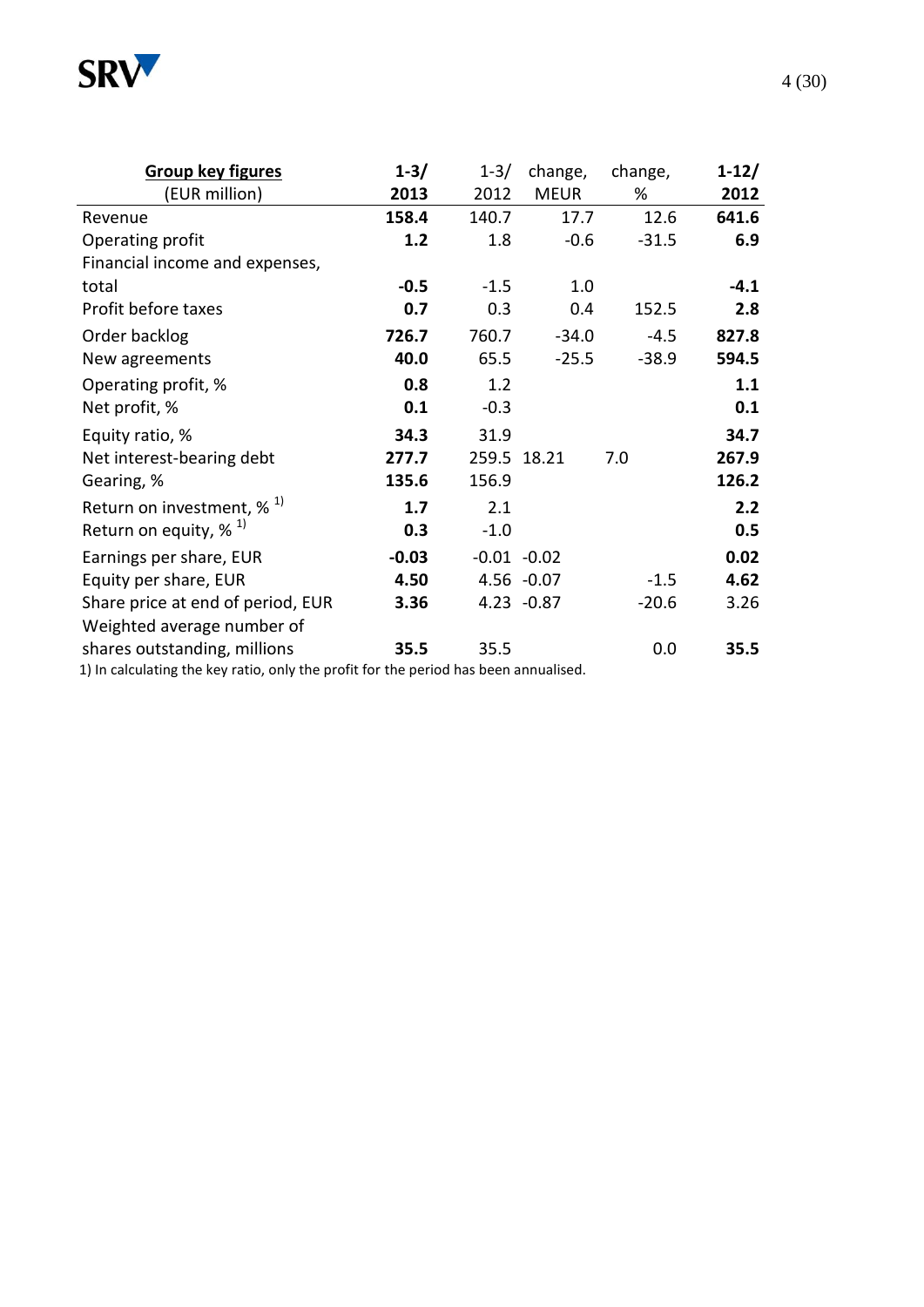

## **Key figures for the Segments**

| Revenue                         | $1 - 3/$ | $1 - 3/$     | change,      | change,     | $1 - 12/$       |         |
|---------------------------------|----------|--------------|--------------|-------------|-----------------|---------|
| (EUR million)                   | 2013     | 2012         | <b>MEUR</b>  | %           | 2012            |         |
| <b>Domestic Operations</b>      | 135.0    | 120.7        | 14.4         |             | 11.9<br>568.3   |         |
| <b>International Operations</b> | 23.5     | 20.1         | 3.4          |             | 16.8<br>73.1    |         |
| <b>Other Operations</b>         | 3.3      | 3.7          | $-0.3$       |             | $-9.5$<br>14.4  |         |
| Eliminations                    | $-3.4$   | $-3.7$       | 0.3          |             | $-14.3$         |         |
| Group, total                    | 158.4    | 140.7        | 17.7         |             | 641.6<br>12.6   |         |
| <b>Operating profit</b>         | $1 - 3/$ | $1 - 3/$     | change,      | change,     | $1-12/$         |         |
| (EUR million)                   | 2013     | 2012         | <b>MEUR</b>  | %           | 2012            |         |
| <b>Domestic Operations</b>      | 3.4      | 5.4          | $-2.0$       |             | $-36.6$<br>14.8 |         |
| <b>International Operations</b> | $-0.8$   | $-2.6$       | 1.8          |             | $-3.2$          |         |
| <b>Other Operations</b>         | $-1.4$   | $-1.1$       | $-0.3$       |             | $-4.7$          |         |
| Eliminations                    | 0.0      | 0.0          | 0.0          |             | 0.0             |         |
| Group, total                    | 1.2      | 1.8          | $-0.6$       |             | 6.9<br>$-31.5$  |         |
| <b>Operating profit</b>         |          |              |              |             |                 |         |
| $(\%)$                          |          | $1 - 3/2013$ | $1 - 3/2012$ |             | 1-12/2012       |         |
| <b>Domestic Operations</b>      |          | 2.5          | 4.5          |             | 2.6             |         |
| <b>International Operations</b> |          | $-3.6$       | $-13.0$      |             | $-4.4$          |         |
| Group, total                    |          | 0.8          | 1.2          |             | 1.1             |         |
| <b>Order backlog</b>            |          |              |              | change,     | change,         |         |
| (EUR million)                   | 3/2013   |              | 3/2012       | <b>MEUR</b> | %               | 12/2012 |
| <b>Domestic Operations</b>      | 686.9    |              | 658.3        | 28.6        | 4.3             | 774.4   |
| <b>International Operations</b> | 39.8     |              | 102.4        | $-62.6$     | $-61.1$         | 53.4    |
| Group, total                    | 726.7    |              | 760.7        | $-34.0$     | $-4.5$          | 827.8   |
| - sold order backlog            | 532      |              | 570          | $-37$       | $-6.6$          | 610     |
| - unsold order backlog          | 194      |              | 191          | 3           | 1.8             | 218     |

# **Earnings trends of the Segments**

| <b>Domestic Operations</b> | $1 - 3/$ | $1 - 3/$ | change,     | change, | $1 - 12/$ |
|----------------------------|----------|----------|-------------|---------|-----------|
| (EUR million)              | 2013     | 2012     | <b>MFUR</b> | %       | 2012      |
| Revenue                    | 135.0    | 120.7    | 14.4        | 11.9    | 568.3     |
| - business construction    | 67.5     | 61.9     | 5.6         | 9.0     | 305.3     |
| - housing construction     | 67.5     | 58.7     | 8.8         | 15.0    | 263.0     |
| Operating profit           | 3.4      | 5.4      | $-2.0$      | $-36.6$ | 14.8      |
| Operating profit, %        | 2.5      | 4.5      |             |         | 2.6       |
| Order backlog              | 686.9    | 658.3    | 28.6        | 4.3     | 774.4     |
| - business construction    | 389.9    | 329.4    | 60.5        | 18.4    | 438.7     |
| - housing construction     | 296.9    | 328.8    | $-31.9$     | $-9.7$  | 335.7     |

The Domestic Operations segment consists of SRV's property development and construction operations in Finland. Domestic Operations are divided into housing construction and commercial construction, which comprises retail, office, logistics, earthworks, and rock construction operations.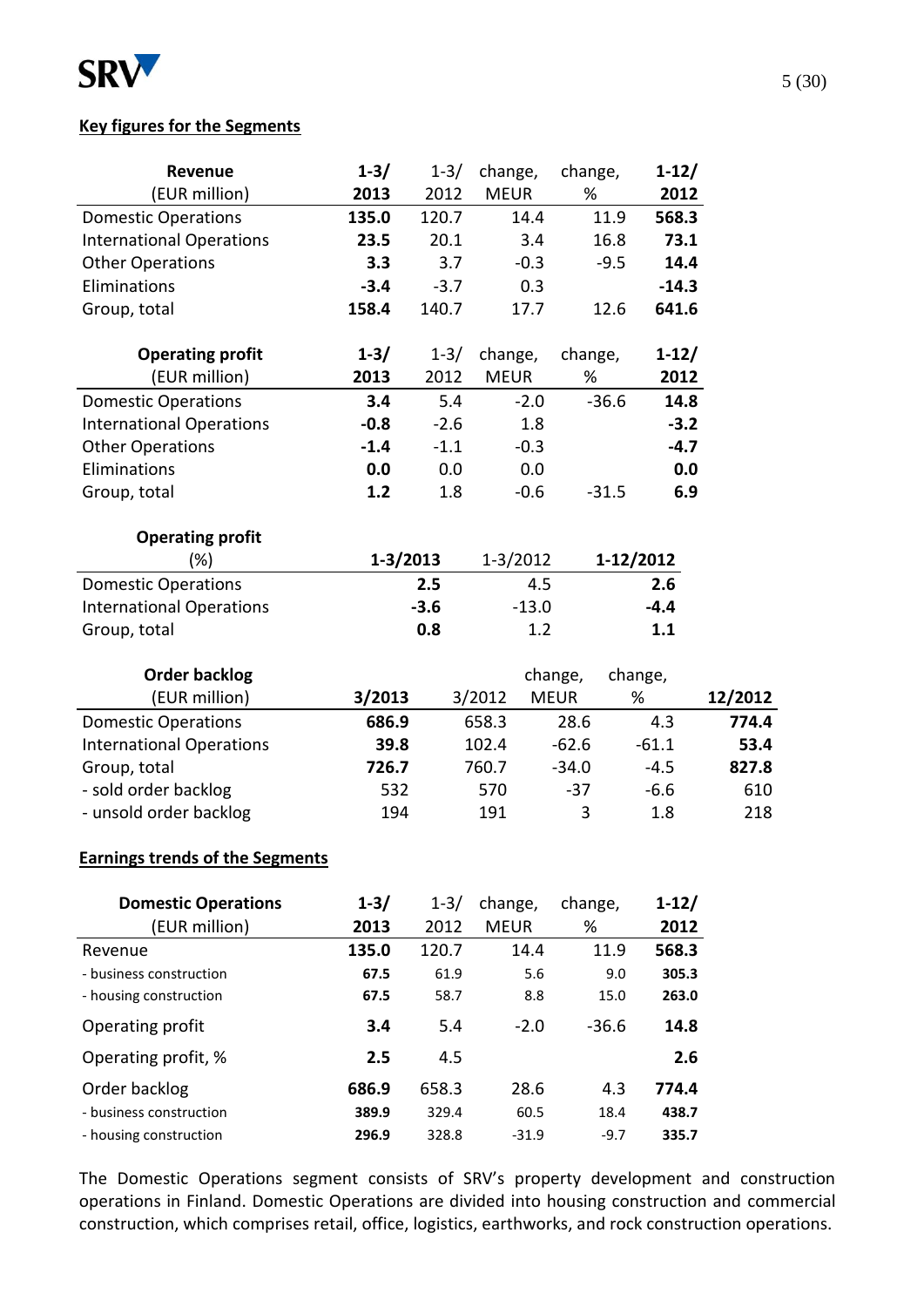

Revenue for Domestic Operations totalled EUR 135.0 million (EUR 120.7 million Q1/2012), and accounted for 85 per cent of the Group's revenue (86%). Operating profit totalled EUR 3.4 million (EUR 5.4 million), generating an operating margin of 2.5 per cent (4.5%). Revenue for the period was affected by the order backlog at the end of 2012, which stood at a higher level than in the previous year. Several factors contributed to the fall in operating profit. Firstly, the estimated final result for one ongoing project now has a lower margin than was originally forecast. Secondly, the financial result for three completed projects has now been confirmed and at the end of 2012 SRV had EUR 24.7 million in trade receivables due, primarily from additional work and alterations. The total effect of the profit margin decreases recognised for these four projects on the operating profit for the period was EUR 3.4 million. The order backlog rose to EUR 686.9 million (EUR 658.3 million on 31 March 2012).

## **Commercial construction**

Revenue from commercial construction totalled EUR 67.5 million (EUR 61.9 million). The order backlog was EUR 389.9 million (EUR 329.4 million). Competition for new contracts has remained fierce.

Projects completed during the review period include the basic renovation of Building F of the Viikki laboratory for the University of Helsinki and the construction of the main building of the Mankola School in Jyväskylä. During the review period, new contracts worth EUR 1.3 million were signed with external clients.

The Administrative Court of Helsinki dismissed a complaint made about the city plan for Kalasatama in the Sörnäinen district of Helsinki. However, permission to appeal against the decision has been sought from the Supreme Administrative Court. Due to the appeal process, SRV already decided to adjust the timetable for construction work on the site in 2012, in order to reduce the amount of capital tied up in the project. Project planning and commercialisation work will continue as scheduled.

In Perkkaa, Espoo, SRV is implementing a developer-contracted project for three office buildings with a total floor area of 20,000 square metres. The premises are scheduled for completion in 2012–2013. The first phase of the project was completed in August 2012, and the next two stages are scheduled for completion in summer 2013. The head offices of Siemens Osakeyhtiö and SRV will be constructed at this site. Over 90 per cent of the premises have already been leased. SRV estimates that, if fully leased, the premises will generate about EUR 4.2 million in annual rental income. Sales efforts are underway with the aim of selling the project to investors during 2013.

In March, the Finnish Court of Arbitration announced its decision on the dispute between SRV Construction Ltd and Kiinteistö Oy Espoontori, ordering Kiinteistö Oy Espoontori to pay SRV Construction Ltd the sum of about EUR 0.7 million. As a result of this decision, SRV recognised about EUR 0.6 million in expenses. SRV has also come to an agreement with Mutual Pension Insurance Company Varma on the liability to pay the costs for additional work and alterations to the Primulan Herkkupaja bakery.

## **Housing construction**

Revenue from housing construction totalled EUR 67.5 million (EUR 58.7 million). The order backlog was EUR 296.9 million (EUR 328.8 million). At the end of the review period, SRV had a total of 1,633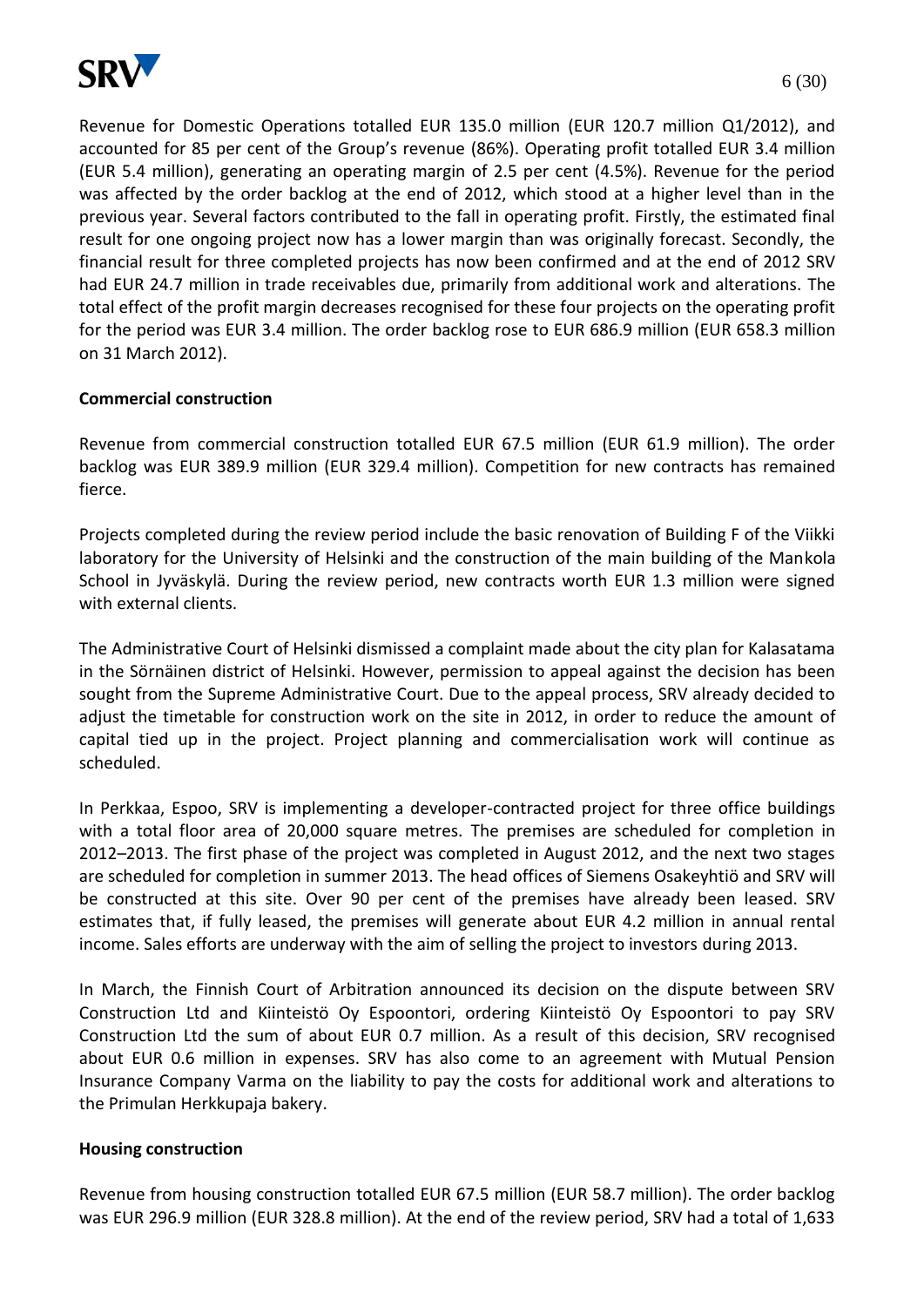

units (2,188) under construction. Of the residential units under construction, 83 per cent were contracted residential units or sold developer-contractor units.

Projects for external clients that were completed during the review period include a 52-unit housing project for VVO in Hyvinkää and, all for TA, the Keskipellonkatu 45 units residences in Kerava, 33 residential units in the Seppälä district of Jyväskylä, and 35 units in the Toppila district of Oulu. Three buildings from the Abraham Wetterintie project, containing a total of 184 residences, were turned over to the client, Kuntien Eläkevaakuutus. The project's remaining buildings are scheduled for completion in spring 2013.

During the review period, contracts were signed with external clients for the construction of 92 residential units. Of these, 88 units are scheduled for completion in 2014 as part of VVO's Nihtitorpankuja 3 project. This project is being built on a plot formerly owned by SRV.

During the review period, SRV started the construction of 35 developer-contracted apartments in Kotisatama in the Penttilänranta district of Joensuu. In addition to the projects launched during the review period, SRV has decided to initiate developer-contracted projects for a total of 117 residential units. Of these, 82 will be built in the Helsinki Metropolitan Area and 35 in Tampere.

In total, 135 (98) of the developer-contracted housing units that fell within the scope of the RS system were sold during the review period. An additional 88 (35) units were sold to investors under negotiation contracts. At the end of the period, 517 (547) residential units for the consumer market were under construction, of which 280 (341) had not yet been sold. The number of completed yet unsold residential units was 75 (102). A total of 104 (99) developer-contracted residential units were completed during the review period. Taidemaalari, a building containing 75 residential units, was completed in the Matinkylä district of Espoo, and Tyyni, containing 29 units, was completed in Lahti.

| <b>Housing production in Finland</b>    | $1 - 3/$ | $1 - 3/$ | change, | $1 - 12/$ |
|-----------------------------------------|----------|----------|---------|-----------|
|                                         | 2013     | 2012     | units   | 2012      |
| Developer contracting                   |          |          |         |           |
| Start-ups                               | 35       | 24       | 11      | 415       |
| Sold                                    | 135      | 98       | 37      | 477       |
| Completed                               | 104      | 99       | 5       | 451       |
| Completed and unsold 1)                 | 75       | 102      | $-27$   | 99        |
| Under construction, total <sup>1)</sup> | 1633     | 2 1 8 8  | $-555$  | 1849      |
| - negotiation and construction          |          |          |         |           |
| contracts <sup>1)</sup>                 | 1 1 1 6  | 1641     | $-525$  | 1 2 6 3   |
| - developer contracting $1$             | 517      | 547      | $-30$   | 586       |
| -of which sold $1$                      | 237      | 206      | 31      | 230       |
| - of which unsold <sup>1)</sup>         | 280      | 341      | -61     | 356       |
| 1) at the end of the period             |          |          |         |           |

Based on the current schedules, SRV estimates that a total of 504 developer-contracted residential units will be completed in 2013, and 109 in the second quarter.

The order backlog for housing construction was EUR 297 million (EUR 329 million on 31 March 2012). The order backlog for contracts and negotiated contracts was EUR 120 million (EUR 153 million), and accounted for 40 per cent (47%) of the total order backlog. Of the housing production order backlog, EUR 176 million (EUR 210 million) was sold. The completed yet unsold order backlog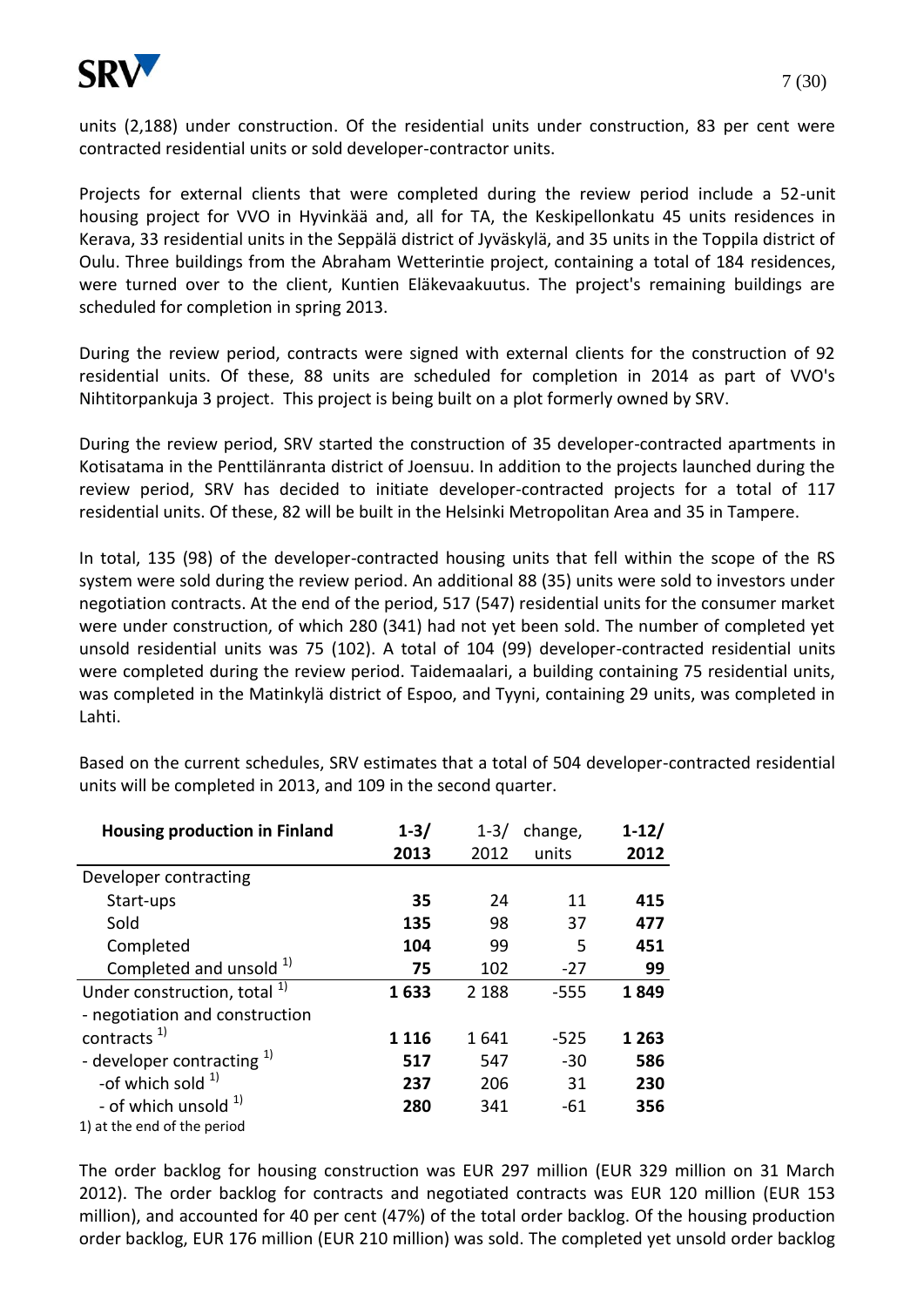

fell to EUR 21 million (EUR 27 million). The developer-contracted unsold order backlog under construction totalled EUR 99 million (EUR 92 million).

| Order backlog, housing construction in<br><b>Finland (EUR million)</b>       | 31 March<br>2013 | 31 March<br>2012 | change,<br><b>MEUR</b> | 31<br><b>December</b><br>2012 |
|------------------------------------------------------------------------------|------------------|------------------|------------------------|-------------------------------|
| Negotiation and construction contracts<br>Under construction, sold developer | 120              | 153              | $-33$                  | 129                           |
| contracting                                                                  | 56               | 57               | 0                      | 59                            |
| Under construction, unsold developer<br>contracting                          | 99               | 92               | 7                      | 119                           |
| Completed and unsold developer<br>contracting<br>Total                       | 21<br>297        | 27<br>329        | -6<br>-32              | 28<br>336                     |

SRV continued to participate in the RYM PRE research programme work package, led by Senate Properties, which will continue until the end of 2013. The programme seeks to create a business model and operational culture that utilise information modelling and support sustainable development for the built environment. SRV's research project deals with the development of a general information model process that facilitates optimal cooperation and supports the progress of construction projects through modelling.

SRV is also participating in two projects conducted as part of the Aalto University's Energizing Urban Ecosystems (EUE) programme, which seeks to identify operating models and solutions to the challenges and opportunities involved in urbanisation.

In 2012, SRV joined the Nordic Built Charter initiative, a Nordic trade and industry policy programme aiming at green growth. The programme will run from 2012 to 2014 and is funded by the Nordic Council of Ministers and Nordic Innovation. The programme involves defining the key challenges experienced in the Nordic construction sector, arranging an innovation competition involving the renovation of five pre-selected sites, and then introducing the new concepts developed during the programme.

| <b>International operations</b> | $1 - 3/$ | $1 - 3/$ | change,     | change, | $1 - 12/$ |
|---------------------------------|----------|----------|-------------|---------|-----------|
| (EUR million)                   | 2013     | 2012     | <b>MFUR</b> | ℅       | 2012      |
| Revenue                         | 23.5     | 20.1     | 3.4         | 16.8    | 73.1      |
| Operating profit                | $-0.8$   | $-2.6$   | 1.8         |         | $-3.2$    |
| Operating profit, %             | $-3.6$   | $-13.0$  |             |         | $-4.4$    |
| Order backlog                   | 39.8     | 102.4    | $-62.6$     | -61.1   | 53.4      |

International Operations comprises SRV's construction and property development business in Russia and Estonia.

Revenue from International Operations totalled EUR 23.5 million (EUR 20.1 million), and accounted for 15 per cent of the Group's revenue (14%). Operating profit was EUR -0.8 million (EUR -2.6 million). Revenue grew thanks to a higher level of activity. Cost savings measures also contributed to the improvement in operating profit. The operating profit for the comparison period was also reduced by EUR 1.1 million in non-recurrent depreciation booked for a warehouse that was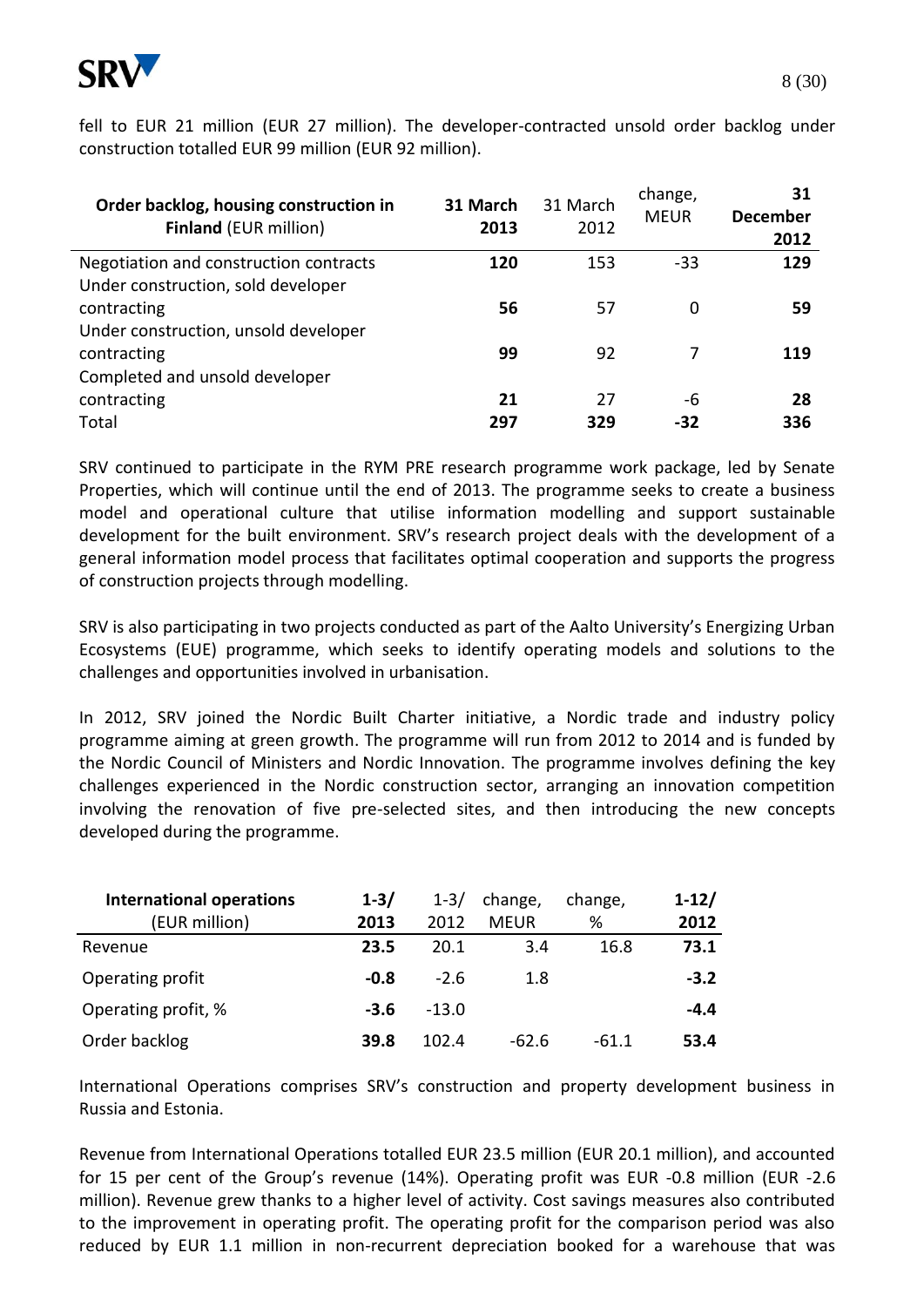

destroyed in SRV's Septem City block in St Petersburg on January 2012. The order backlog was EUR 39.8 million (EUR 102.4 million).

## **Russia**

During the review period, the investment company Russia Invest, established in September 2011 by SRV, Ilmarinen, Sponda, Etera and Onvest, actively continued its analysis of potential investments in Moscow and St Petersburg. SRV is responsible for Russia Invest's project development and acts as the project management contractor for projects approved by the investment company. Shareholders have committed to investing a total of EUR 95.5 million, of which SRV's stake is EUR 26 million. The capital will be tied up when investments have been identified and investment decisions finalised. Development projects are otherwise financed with project-specific bank loans, which means the total investment might reach approximately EUR 300 million. Stakeholders are aiming to withdraw from developed projects within roughly three years after their completion.

Construction of the OOO Pearl Plaza shopping centre, owned jointly by SRV and the Shanghai Industrial Investment Company, is in full swing. Total investment in the project amounts to approximately EUR 140 million. SRV's ownership in the joint venture is 50 per cent, and SRV has invested roughly EUR 20 million in the project. In addition to investment from the owners, bank financing has been secured with a EUR 95 million financing agreement with a partner from China. In line with the project management contractor agreement, SRV is responsible for planning, constructing, developing and leasing out the site. The total value of SRV's projects at the site exceeds EUR 120 million. The shopping centre will be opened to the public in full in August 2013. The centre's anchor tenants are Prisma, Sportmaster, M.Video, Detsky Mir, Kinomir-21 and Sculptors. The centre also has many international brands in addition to the anchor tenants. Demand for leases has been good, underlining both the draw of the Pearl Plaza shopping centre and the strength of the St Petersburg shopping centre market. Over 82 per cent of the premises have already been leased and once the current final-stage negotiations are completed, over 90 per cent of premises will be leased. SRV estimates that, if fully leased, rental income from the shopping centre will reach an annual total of about EUR 18.4 million.

The design of Phase II of the Pearl Plaza shopping centre has been started and, according to preliminary plans, construction of Phase II can be launched sometime next year. Preliminary lease reservations have been made for about 30 per cent of the Phase II premises.

In St Petersburg, SRV continued to develop the Septem City project, which comprises 8.5 hectares of land in the Ohta region. A 400,000 m2 package is planned for the area, including a shopping centre, office and business premises, and hotel, restaurant and entertainment services. The project will be implemented in several phases. In a transaction made in February, SRV acquired a 12.5 per cent holding in the Septem City project from its Russian partner. As a result of the transaction, SRV now owns 100 per cent of the project. The capital invested in the land and site development totals EUR 72 million. Further investment in land acquisition is estimated at about EUR 2.4 million. The project will begin with the construction of the Okhta Mall, a 140,000 m2 shopping centre, which will have a two-storey underground car park and about 75,000 m2 of leasable commercial premises. SRV is currently finalising the concept design and negotiating with financiers and investors to ensure funding for the project. The investment budget for the project is estimated at EUR 250 million, and construction is scheduled to begin during 2013. There has been a good level of interest among lessees, and preliminary leases have been signed for over 25 per cent of the Okhta Mall's leasable floor area.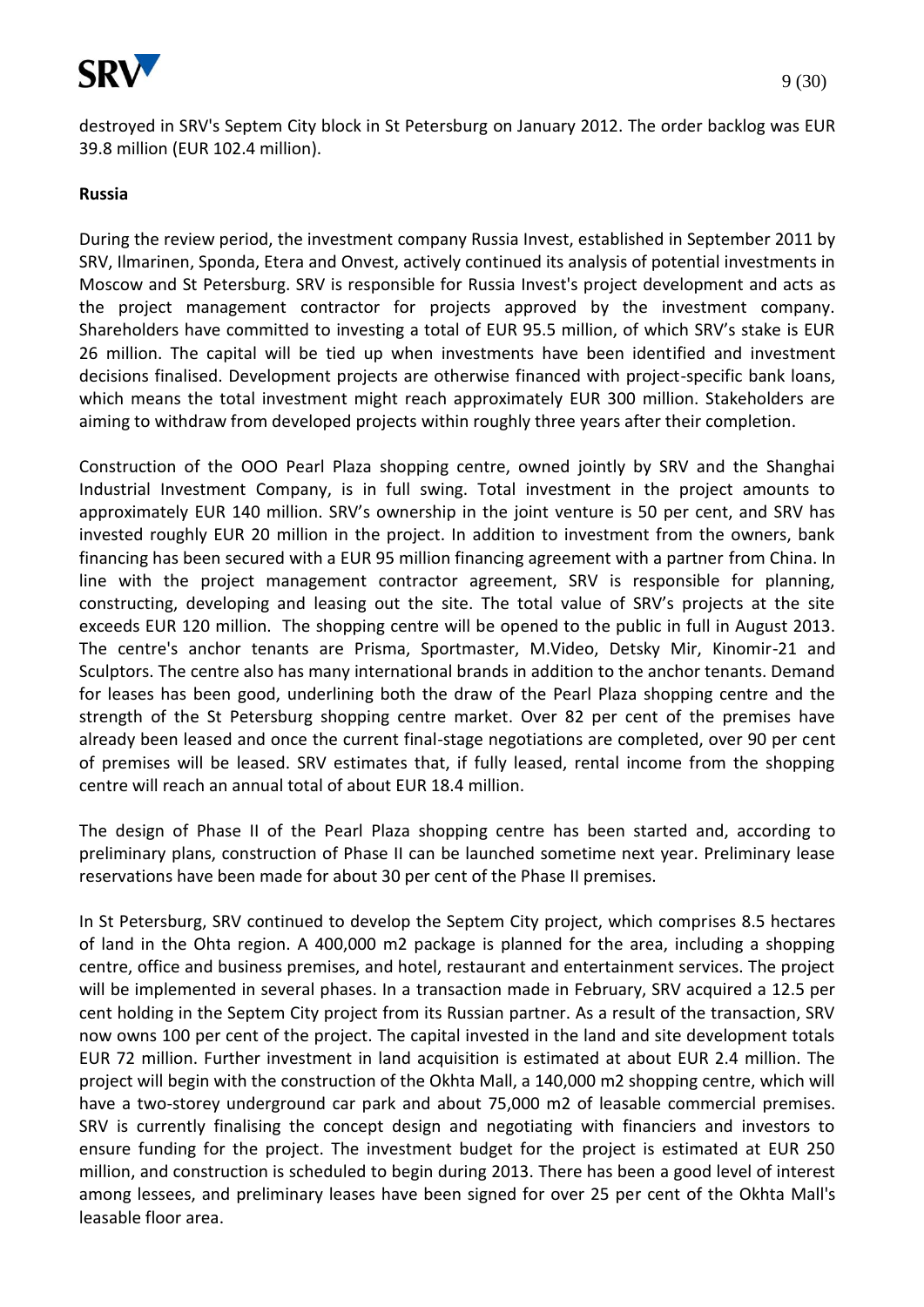

During the review period, SRV continued to analyse potential investments in Moscow for VTBC-Ashmore Real Estate Partners I. The fund invests primarily in the construction of offices, commercial premises, hotels, and upscale housing in Moscow and St Petersburg. SRV's share of the investment commitments in the first phase is EUR 20 million. The other investors involved in the fund are VTB Capital and Ashmore Group Plc ('Ashmore'), together with the funds they control, and the Finnish pension insurance companies Ilmarinen and Etera. VTB Capital and Ashmore are partners in the fund's General Partner company and also act as asset managers, taking care of investment identification and financing arrangement tasks. SRV acts both as an investor and project management contractor with respect to the fund. The fund's first investment was made in September 2011, when it acquired an office and logistics property in Moscow.

The existing office premises in the Etmia II office and parking garage project in downtown Moscow have been leased out in their entirety. Rental income for 2013 is estimated at about EUR 4.2 million. SRV is a co-owner in the project with a 50 per cent stake, and also acted as the project management contractor. Sales efforts are underway with the aim of selling the project to investors during 2013.

Development of the St Petersburg Eurograd logistics area has been temporarily suspended due to the local partner's financing difficulties. SRV has a 49 per cent holding in a Russian company that owns a 24.9 hectare land area located north of St Petersburg, in the immediate vicinity of the Ring Road.

A new concept design for the Mitishi shopping centre project in the Moscow region has been completed and rental agreements have been signed for about 50 per cent of the premises. This is also expected to accelerate progress in financing negotiations. The majority owner of the project is the Finnish real-estate investment company Vicus, which holds a 75 per cent stake. SRV owns 25 per cent of the shopping centre project and its total investments amount to EUR 7.5 million.

The second apartment building in SRV's Papula residential area project in Vyborg was completed during the period. Five residences were sold during the period (6 in Q1/2012). At the end of the period, there were 18 completed yet unsold units (9). Launching construction of the next buildings is currently being planned.

# **Estonia**

In April 2013, SRV completed a new bakery building for an Estonian subsidiary of the VAASAN Group. The number of unsold residential units in Estonia was 5 (12).

| <b>Other Operations</b> | $1 - 3/$ |        | $1-3/$ change, change, |        | $1 - 12/$ |
|-------------------------|----------|--------|------------------------|--------|-----------|
| (MEUR)                  | 2013     | 2012   | MFUR                   | %      | 2012      |
| Revenue                 | 3.3      | 3.7    | $-0.3$                 | $-9.5$ | 14.4      |
| Operating profit        | $-1.4$   | $-1.1$ | $-0.3$                 |        | $-4.7$    |

Other Operations mainly comprise the SRV Group Plc and SRV Kalusto Oy businesses.

The revenue from Other Operations during the review period was EUR 3.3 million (EUR 3.7 million) and operating profit EUR -1.4 million (EUR -1.1 million). A fall in operating volumes impacted trends in both revenue and operating profit. During the period, development costs expensed for SRV's projects totalled EUR 0.5 million (EUR 0.4 million).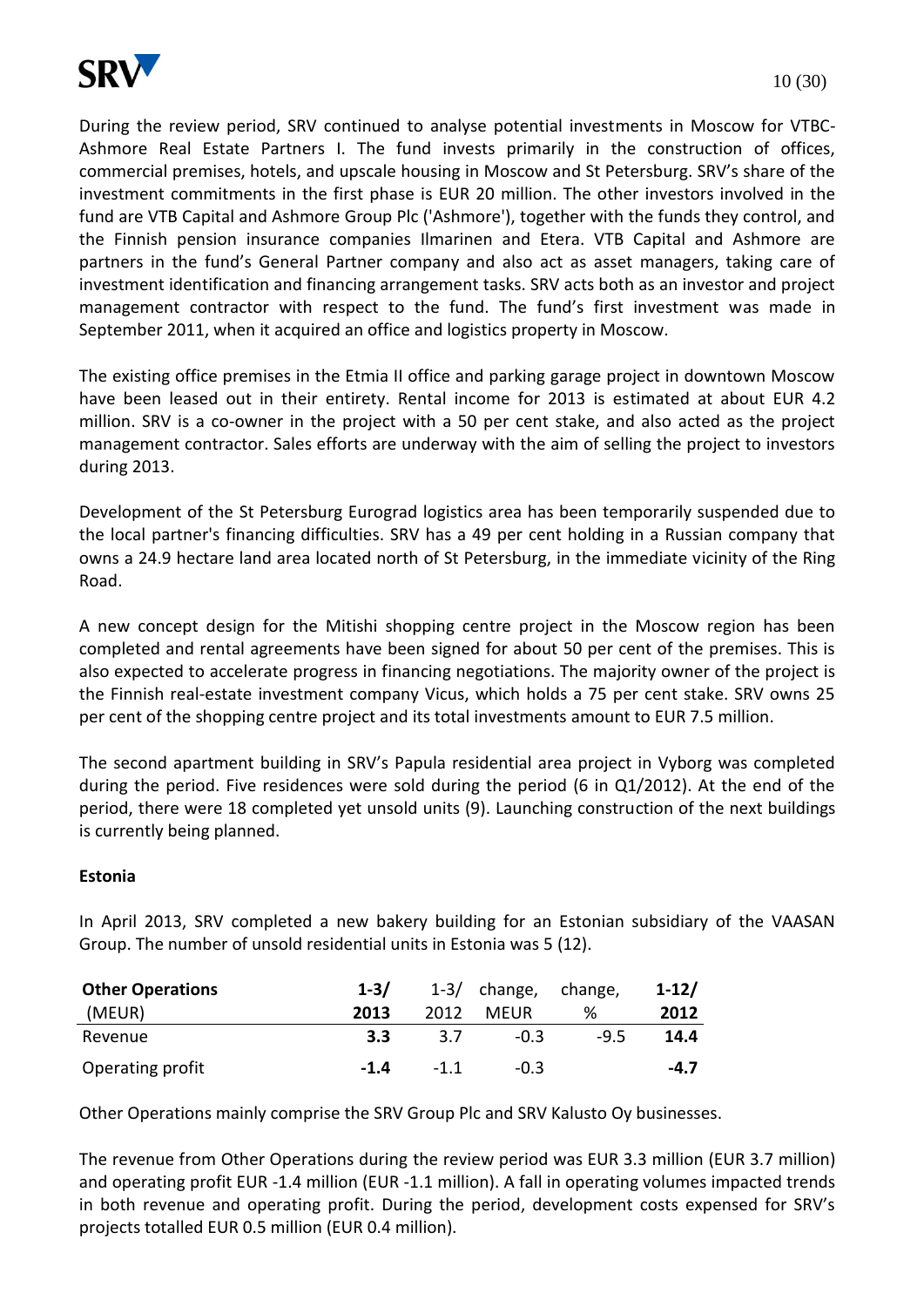

## **Group project development**

The Helsinki City Council approved the city plan for the Kalasatama Centre on 6 June 2012. On 18 February 2013, the Administrative Court dismissed a complaint against the city plan. The complainant is seeking permission to appeal from the Supreme Administrative Court. The Supreme Administrative Court has announced that it will make its decision in June 2013. Project development has continued, focusing primarily on the shopping centre concept and the residential and parking solutions. Construction work on the public-sector contract has also continued, but work on the private contracts cannot progress until the city plan has been approved.

SRV, Mutual Pension Insurance Company Varma and Sato Corporation are progressing with their project to develop the area adjacent to the Niittykumpu metro station. The Espoo City Planning Committee will discuss approval of the proposed city plan for the metro station area in April. SRV aims to be ready to launch construction during 2014.

SRV and Orion are developing a residential area on a property owned by Orion in the Ylä-Mankkaa district in Espoo. The City Planning Committee approved the project's proposed city plan on 27 March 2013. The project's total scope is approximately 48,000 square metres of floor area. SRV aims to be ready to launch residential construction in 2014.

## **Financing and financial position**

Net operational cash flow was EUR -9.9 million (EUR 17.1 million Q1/2012). An increase in working capital weakened cash flow. The Group's inventories stood at EUR 433.4 million (EUR 373.5 million), of which land areas and plot-owning companies accounted for EUR 188.0 million (EUR 184.2 million). The Group's invested capital totalled EUR 498.6 million (EUR 435.1 million).

At the end of the review period, the Group's financing reserves totalled EUR 162.6 million with the Group's cash assets amounting to EUR 16.1 million, and open-ended account limits and committed undrawn financing reserves to EUR 147 million. The financial covenant for SRV's loans is its equity ratio, which is also reported to banks for developer contracting projects as a ratio based on percentage of completion. SRV's equity ratio based on percentage of completion was 36.3 per cent (on 31 March 2013).

During the review period, SRV received the final financial results of three previously completed projects. At the end of 2012, the company had EUR 24.7 million in trade receivables due from these projects, mainly from additional work and alterations. Reaching an agreement on a dispute over these items has improved the Group's liquidity and, taking the impact of the agreement into account, the value of the Group's receivables outstanding for over 360 days fell to EUR 2.8 million (EUR 24.3 million on 31 December 2012).

Investments in SRV's developer-contracted housing and commercial construction projects in Finland, both under construction and completed, total EUR 198.5 million. SRV estimates that the completion of these projects requires another EUR 52 million. Undrawn housing corporation loans and receivables for housing construction projects and undrawn commercial construction financing amounted to EUR 66 million. In addition, approximately EUR 34 million is tied up in the construction of infrastructure in the Kalasatama centre. Investments in completed international developercontracted projects amount to EUR 37.8 million, of which EUR 0.5 million relates to unsold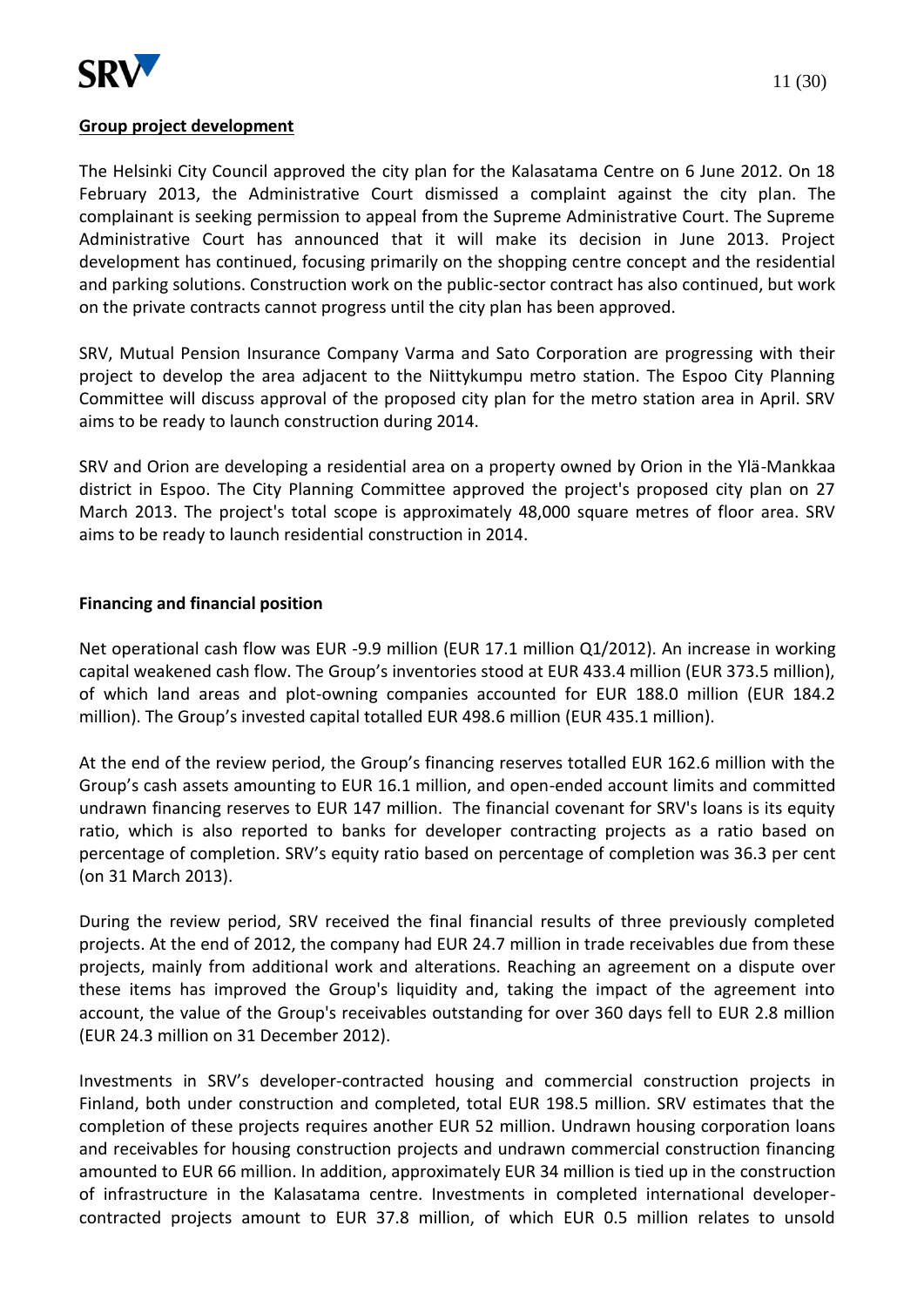

residential projects in Estonia, EUR 1.4 million to unsold housing projects in Vyborg, and EUR 35.9 million to the Etmia office project.

The equity ratio stood at 34.3 per cent (31.9% on 31 March 2012). The issue of a hybrid bond contributed to the change in the equity ratio. The Group's shareholders' equity totalled EUR 204.8 million (EUR 165.4 million). The Group's net interest-bearing liabilities totalled EUR 277.7 million (EUR 259.5 million). Net financing expenses were EUR -0.5 million (EUR -1.5 million). The return on investment was 1.7 per cent (2.1%), and the return on equity 0.3 per cent (-1.0%).

## **Investments**

The Group's investments totalled EUR 0.6 million (EUR 0.6 million), and mostly consisted of investments in funds and the acquisition of machinery and equipment.

## **Unbuilt land areas, land acquisition commitments and land development agreements**

| Land reserve<br>31 March 2013                                                                                 | <b>Business</b><br>construction | <b>Housing</b><br>construction | <b>International</b><br><b>Operations</b> | Total     |  |  |
|---------------------------------------------------------------------------------------------------------------|---------------------------------|--------------------------------|-------------------------------------------|-----------|--|--|
| Unbuilt land areas and land acquisition commitments                                                           |                                 |                                |                                           |           |  |  |
| Building rights <sup>*</sup> , m <sup>2</sup>                                                                 | 265 000                         | 338 000                        | 961 000                                   | 1 564 000 |  |  |
| Land development                                                                                              |                                 |                                |                                           |           |  |  |
| agreements                                                                                                    |                                 |                                |                                           |           |  |  |
| Building rights <sup>*</sup> , m <sup>2</sup>                                                                 | 365 000                         | 274 000                        | 52 000                                    | 691 000   |  |  |
| * Building rights also include the estimated building rights/construction volume of unzoned land              |                                 |                                |                                           |           |  |  |
| the contracted because the contracted and contracted the contracted and the contracted and contracted and the |                                 |                                |                                           |           |  |  |

reserves and land areas covered by agreements in projects that are wholly or partly owned by SRV.

# **Group structure**

SRV is Finland's leading project management contractor. SRV builds and develops commercial and business premises, residential units, and infrastructure and logistics projects. In addition to Finland, the company operates in Russia and Estonia. SRV Group Plc, the Group's parent company, is responsible for the Group's management, treasury, finance and administrative functions. The Property Development and Building Systems units support and serve all of the Group's business operations.

SRV's business segments are Domestic Operations, International Operations, and Other Operations. The Domestic Operations segment consists of property development and domestic construction operations led by SRV Construction Ltd. Domestic Operations are divided into housing construction and commercial construction, which comprises retail, office, logistics, earthworks, and rock construction operations. International Operations comprises SRV's business activities in Russia and Estonia. Other Operations consists primarily of the SRV Group Plc and SRV Kalusto Oy's operations.

# **Personnel**

SRV had an average payroll of 935 (945) employees, of whom 708 (686) were salaried employees. The parent company had an average staff of 53 (52) salaried employees. At the close of the review period, the Group had 924 (953) employees, of whom 53 (51) were employed by the parent company. 161 (179) employees were employed by international subsidiaries. SRV's Domestic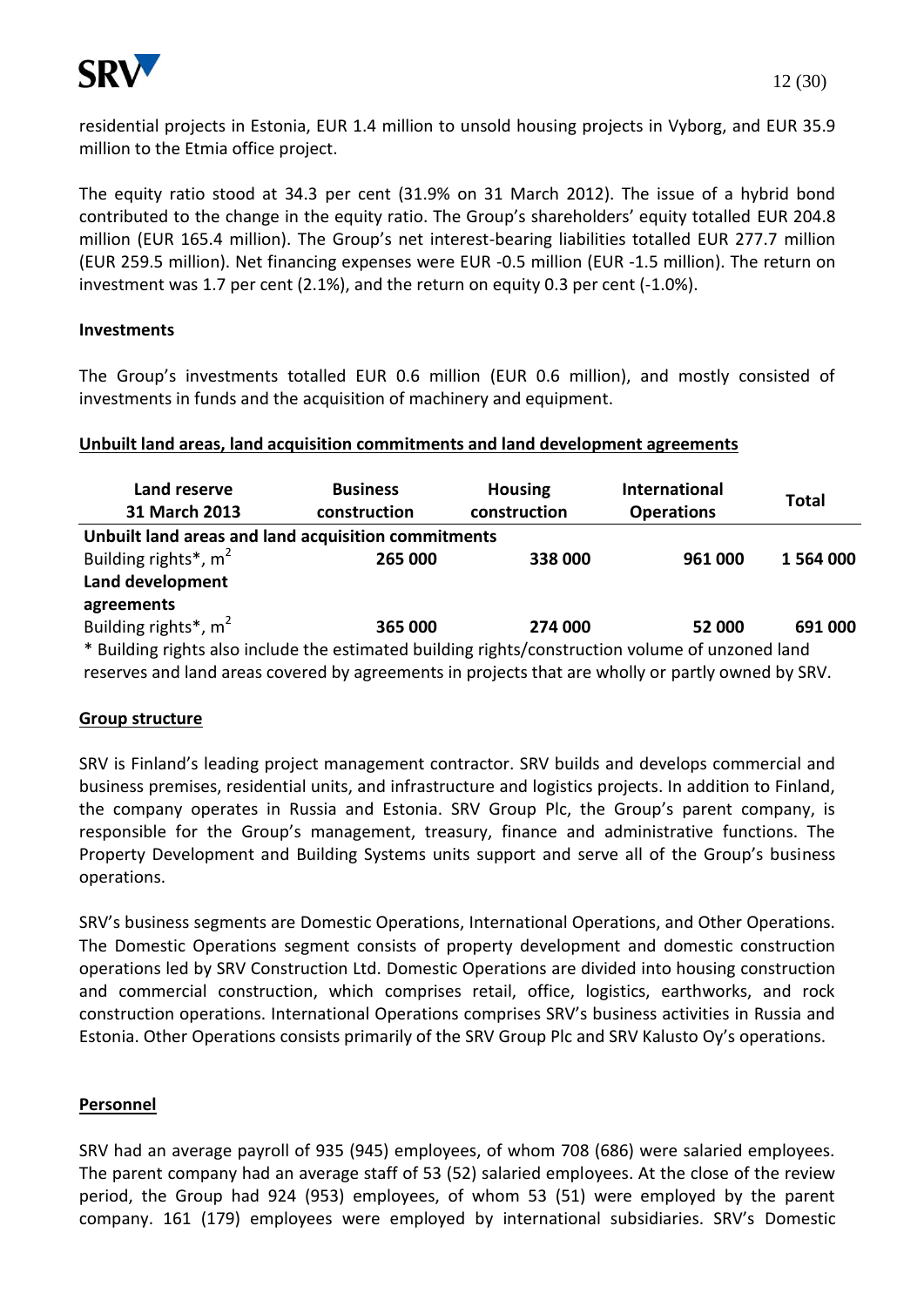

Operations employed a total of 38 (42) trainees (students on work placements and students working on their thesis or diploma).

SRV's human resources strategy is designed to secure the availability and high motivation of personnel, and to ensure continued competence and leadership development. In early 2013, the most significant investments in competence development have been allocated to contract law and the management of additional work and alterations. Customised internal training programmes have been designed for construction site personnel and those in charge of projects. The content of SRV's occupational safety training has been updated to better serve the Group's supervisors and salaried employees.

| Personnel by business area      |               | 31 March | Percentage of    |
|---------------------------------|---------------|----------|------------------|
|                                 | 31 March 2013 | 2012     | Group personnel, |
|                                 |               |          | 31 March 2013    |
| <b>Domestic Operations</b>      | 669           | 668      | 72.4             |
| <b>International Operations</b> | 169           | 190      | 18.3             |
| Other operations                | 86            | 95       | 9.3              |
| Group, total                    | 924           | 953      | 100.0            |

## **Outlook for construction**

The prolonged crisis in Europe and the sluggishness of the world economy also have an unfavourable impact on the outlook for the Finnish economy. Although economic growth estimates for Finland in 2013 are currently hovering at around zero, a slow increase is forecast. The number of construction start-ups is expected to fall slightly in 2013. The rise in building costs has levelled out.

General uncertainty coupled with high housing price levels has caused a slight fall in demand for housing. The construction of about 28,800 residential units was begun in Finland in 2012, and the forecast for 2013 is about 26,500. There are significant uncertainty factors to be considered when forecasting housing demand at the moment. In the longer term, trends such as migration to population growth centres and the smaller size of households will maintain the need for housing construction in Finland.

Commercial and office real-estate markets remained muted. Both reduced demand and increased supply are burdening the usage rate of office premises in the Helsinki Metropolitan Area. However, there is a need for modern premises with good transport connections. The number of commercial and office construction start-ups is expected to decrease in 2013.

Stable growth is forecast in renovation construction. An increase in building stock, the ageing of existing buildings, and modernisation requirements will also support renovation construction in the future. The situation in infrastructure construction has weakened due to a decline in new construction work and a contraction in investments in highway construction and maintenance.

In Russia, both economic growth and growth in private consumption slowed in late 2012. GNP growth is forecast to continue in 2013–2014 at an annual rate of approximately 3.5 per cent. This rests on the assumption that the price of oil will fall.

#### **Risks, risk management and corporate governance**

General economic trends and changes in customers' operating environments have an immediate effect on the construction and property markets, and this may, for example, alter the volume of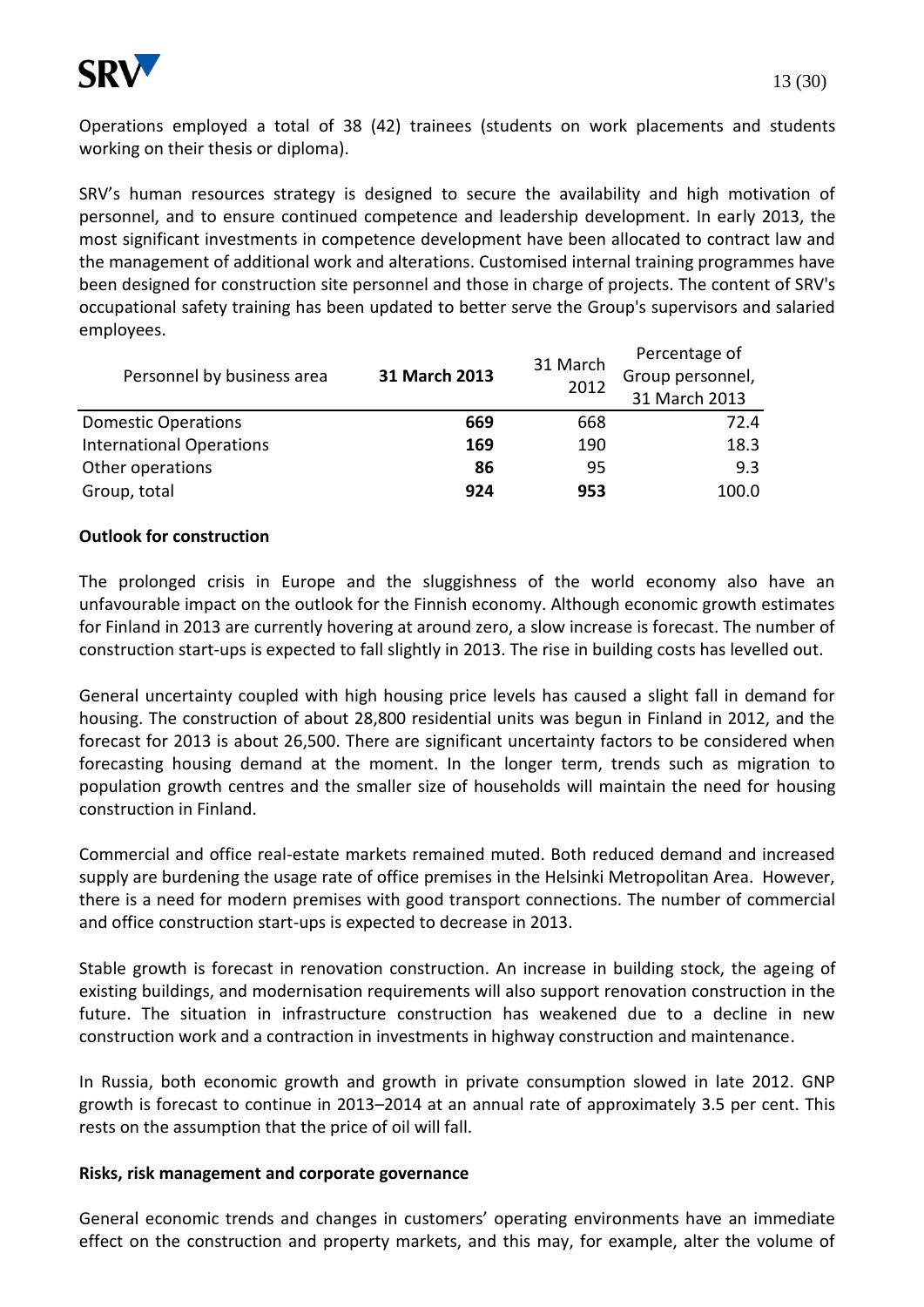

SRV's order backlog and the profitability of operations. It may also lead to an increased amount of capital being invested in projects for a longer time. A change in the general level of interest rates has a direct impact on both SRV's cash flow from operating activities and financing costs. The general economic climate is unstable, and the international financial crisis is contributing to economic uncertainty. Property values are under pressure, and the number of property transactions and, in particular, new large-scale project start-ups remains low due to economic uncertainty and difficulties in securing financing. Demand for property investments has remained weak.

Compared to the pre-recession period, financing is more difficult to obtain from banks, bank regulation is becoming increasingly strict, and loan margins, which are already notably higher, are continuing to rise. Despite the extremely low interest rate level, financing costs may grow as loan margins continue to rise. If the international financial crisis escalates, it may further increase the cost of financing and weaken its availability. If the availability of financing for clients continues to weaken, client receivables may grow, posing challenges to SRV's liquidity.

In developer-contracted projects, recognition of revenue is largely based on the completed contract method, and recognition depends on the percentage of sold premises in delivered projects. The delivery schedules of developer-contracted projects can have a material impact on the development of revenue and profit for the financial year and the quarters. Factors that affect project sales include the premises' occupancy rate and the availability of financing for buyers. When sales are delayed, the recognition of revenue and operating profit are likewise delayed. Postponed start-ups in developer-contracted projects increase development expenses, which are recognised as costs.

If sales of developer-contracted housing slow down, interest expenses and sales and marketing costs will increase. The Finnish housing market has been performing reasonably well, but economic uncertainty and planned tax increases are weakening the outlook for housing sales. The asset transfer tax on the transfer of shares in a housing corporation was raised to 2.0 per cent as of 1 March 2013, and this tax is now also applicable to the corporate loan included in the shares. Banks' margins on both homebuyers' mortgages and housing corporation loans for housing construction have been climbing steeply during the year. Key risks affecting housing unit demand include changes in consumer confidence, the availability of financing, and a significant rise in interest rates.

Construction is subject to significant cost risks relating to subcontracting and procurements. Longterm planning is vital in keeping these risks under control. SRV's operating model requires an adequate supply of skilled and competent personnel. A weak economic cycle increases the financial risks relating to subcontractors. The construction sector has implemented a reverse value added tax policy, which, as a method, requires greater administrative accuracy. Warranty and liability obligations related to construction can last up to ten years. The rise in building costs has levelled out.

SRV's revenue is generated by construction projects, and the company's result depends on the profitability of individual projects and their progress. Fierce competition for new orders in the construction sector may affect the volume and profitability of SRV's new order backlog. Contract agreements for construction are extremely valuable. Their terms and conditions require all parties to achieve the agreed targets within a set timetable, and to adhere to agreed working methods. In particular, agreeing on additional works and alterations may involve financial risks that increase in a poor economic climate. Project receivables can include additional work and alterations, and these may involve complaints or be the subject of disputes over payment liability. According to segment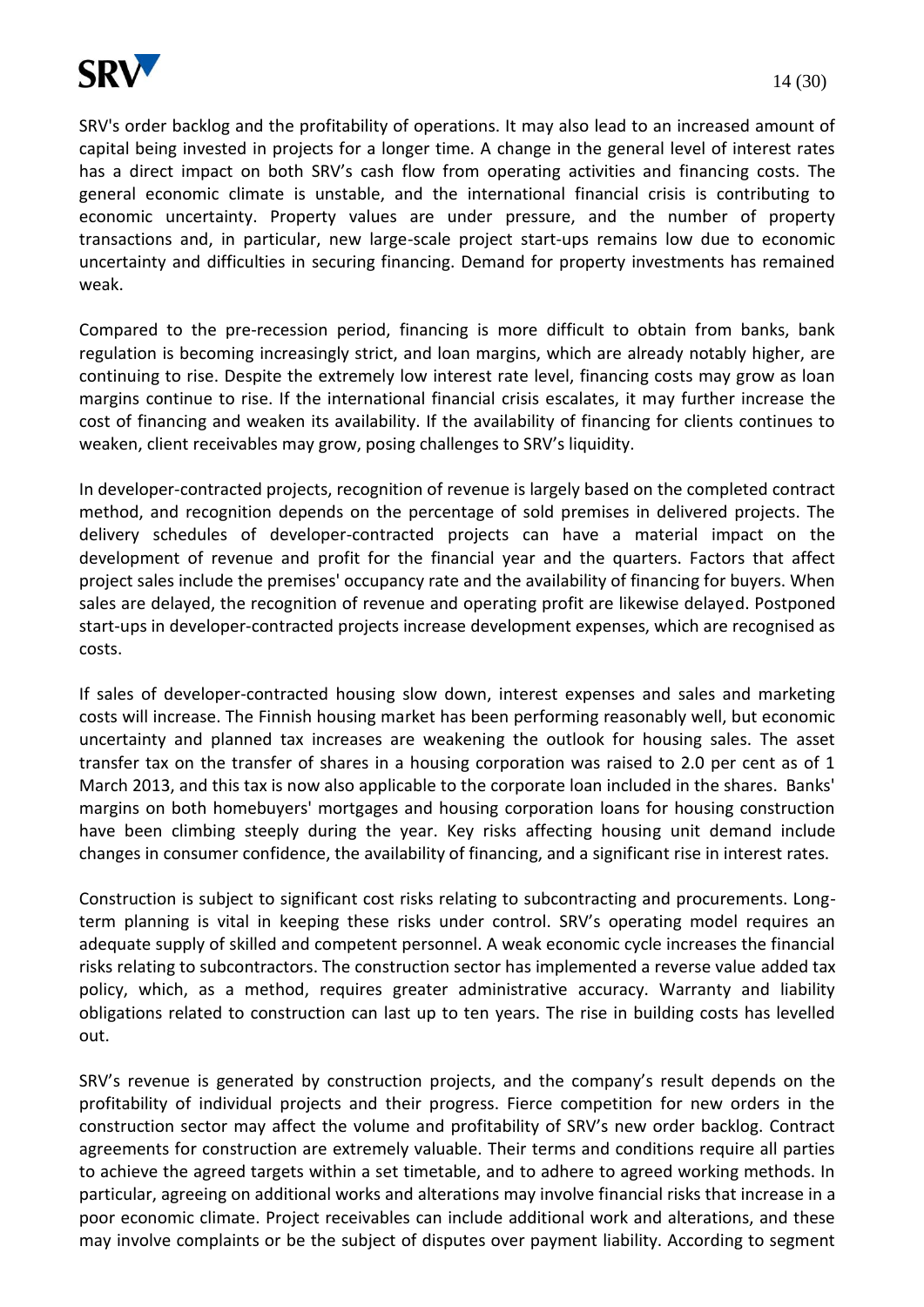

managements' estimates, SRV has made sufficient provisions and there is no need to recognise impairment on receivables. If no mutual agreement on payment liability is reached during the final financial analysis of a project, the company may have to instigate legal proceedings against the client. The outcomes of legal proceedings involve uncertainties. On 31 March 2013, SRV had EUR 8.5 million (VAT 0%) in receivables from four completed projects (EUR 19.1 million from seven projects on 31 December 2012). These were related to client complaints or disputes over payment liability for additional work and alterations. SRV has started legal proceedings against some of these parties, as the issues could not be resolved through negotiation. SRV's management believes that these cases and their outcomes will not have a significant impact on SRV's financial standing.

In addition to land acquisition risks, property projects face other challenges, such as those related to the outcome of zoning, soil conditions, financing, the liquidity of funding based on financing commitments, the commercialisation of the project, implementation schedules and agreements, partners, the geographical location, and the type of project. In line with IFRS requirements, SRV measures its land reserves at acquisition cost. If the acquisition cost plus construction costs is lower than the fair value of the planned project, the value of the property will be reduced. In accordance with its strategy, SRV has focused on developer contracting projects and increased its land acquisition in Finland and Russia in particular. The availability of property financing affects start-up decisions and the progress of development projects. SRV's goal is to carry out major development projects in cooperation with real estate investors using project funding. A decline in the availability of investor and project funding may increase SRV's own share of project funding, and this would lower the Group's equity ratio, reduce Group liquidity, and hinder the availability of other funding.

The financial risks related to SRV's operations are interest rate, currency, capital structure, liquidity and contractual party risks. These are presented in more detail in the Notes to the 2012 Financial Statements. Currency risks are divided into transaction risks and translation risks. Transaction risks are related to currency-denominated business and financing cash flows. Translation risks encompass investments made in foreign subsidiaries, the accounting effects of which are recorded in the translation differences for equity in the consolidated figures.

Liquidity risks may have an effect on the Group's earnings and cash flow if the Group is unable to ensure sufficient financing for its operations. SRV maintains adequate liquidity through the efficient management of cash flows and related solutions, such as binding lines of credit that are valid until further notice. The company has a long-term liquidity arrangement (EUR 100 million), part of which will mature in December 2015. The company's financing agreements contain customary terms and conditions. The financial covenant is the company's equity ratio, which is also reported to banks for developer contracting projects as a ratio based on percentage of completion.

Capital structure risks may adversely affect the availability of financing for the Group if the company's equity ratio falls too low. The Group does not have a public credit rating issued by a credit institution. In order to maintain its capital structure, the Group may adjust its dividend payment, or issue new shares or bonds. In order to maintain its equity ratio, the Group may be forced to make changes in its business operations or use of capital. Plot investments, the profitability of business operations, delays in selling or turning over developer-contractor projects, and other increases in the balance sheet value all affect the equity ratio. The Group monitors its capital structure using its equity ratio. The Group seeks to keep its share of the capital in the balance sheet total (minus advances received) to at least 30 per cent. On 28 December 2012, SRV issued a EUR 45 million, domestic hybrid bond. The bond has no maturity, but the company has the right to redeem it in four years' time. The interest payable on the bond will increase after the first repayment date.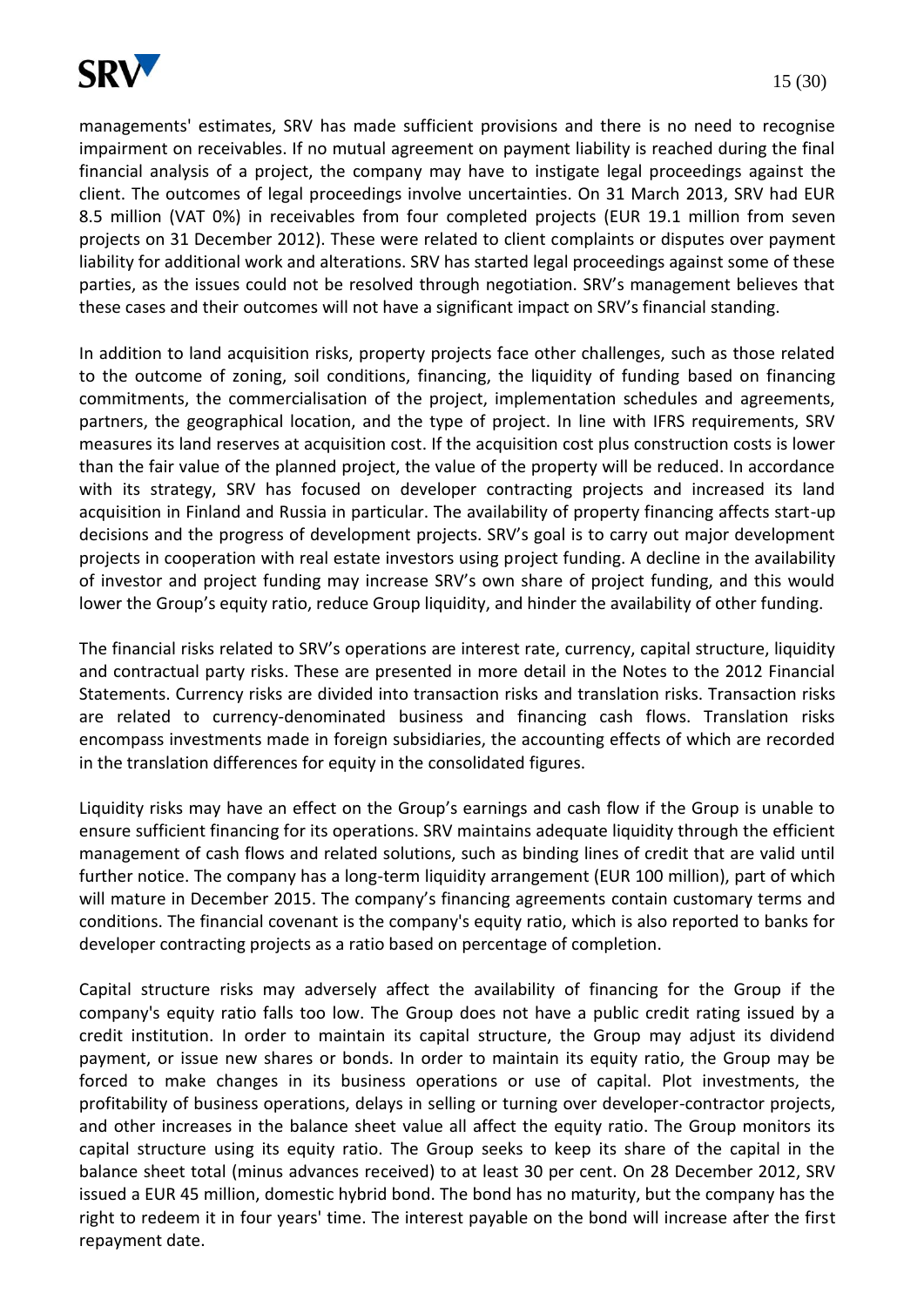

The Group's risk management is carried out in line with the Group's operations system, and control is exercised in accordance with the Group strategy approved by the Board of Directors of the Group's parent company. SRV also makes every effort to cover operational risks by means of insurance and contractual terms.

A more detailed account of SRV's risks, risk management and corporate governance policies has been published in the 2012 Annual Report and Notes to the Financial Statements.

## **Corporate governance and resolutions of general meetings**

The Annual General Meeting (AGM) of SRV Group Plc was held on 20 March 2013. The AGM adopted the Financial Statements and granted release from liability to the members of the Board of Directors and the President and CEO. As proposed by the Board of Directors, a dividend of EUR 0.06 per share was declared. The dividend was paid on 3 April 2013. Mr Ilpo Kokkila was elected chairman of the Board of Directors and Ms Minna Alitalo, Mr Arto Hiltunen, Mr Olli-Pekka Kallasvuo, Mr Timo Kokkila, and Mr Risto Kyhälä were elected to seats on the Board. The firm of public accountants Ernst & Young Oy was elected as the company's auditor. Mikko Rytilahti, authorised public accountant, acts as the principal auditor.

The AGM authorised the Board of Directors to decide on the acquisition of the company's own shares, using the company's unrestricted equity. The Board was authorised to acquire a maximum of 3,676,846 the company's own shares in such a manner that the number of shares acquired on the basis of this authorisation, when combined with the shares already owned by the company and its subsidiaries, does not at any given time exceed 3,676,846 shares, or 10 per cent of all shares of the company. Based on this authorisation, the Board may acquire a maximum of 3,676,846 shares in public trading arranged by Nasdaq OMX Helsinki Oy at a market price valid at the moment of acquisition, and a maximum of 1,000,000 shares in public trading arranged by Nasdaq OMX Helsinki Oy, or otherwise for a maximum price of EUR 4.45 per share, the maximum total being, however, 3,676,846 shares. The aforementioned authorisations include the right to acquire shares other than in proportion to the holdings of shareholders. Shares acquired on the basis of this authorisation may be acquired in one or several instalments. The authorisations as described above shall be in force for 18 months from the decision of the general meeting and cancel the authorisation granted by the Annual General Meeting to the Board of Directors on 14 March 2012.

The AGM decided to change Section 9 of the company's Articles of Association as follows: 'The notice of a general meeting is published on the company's website no earlier than three months and no later than three weeks before the meeting. However, said notice of general meeting must be published no less than nine days before the General Meeting record date, as defined by the Limited Liability Companies Act. The Board of Directors may in addition decide to publish the notice of a general meeting, or a related announcement, in one or more newspapers according to the aforementioned timescale.'

The Board of Directors of SRV Group Plc held its organisation meeting on 20 March 2013. Olli-Pekka Kallasvuo was elected as Chairman of the Board. Minna Alitalo was elected as Chair of the Audit Committee, and Olli-Pekka Kallasvuo and Timo Kokkila as members. Ilpo Kokkila was elected as Chairman of the Nomination and Remuneration Committee, and Arto Hiltunen and Risto Kyhälä as members.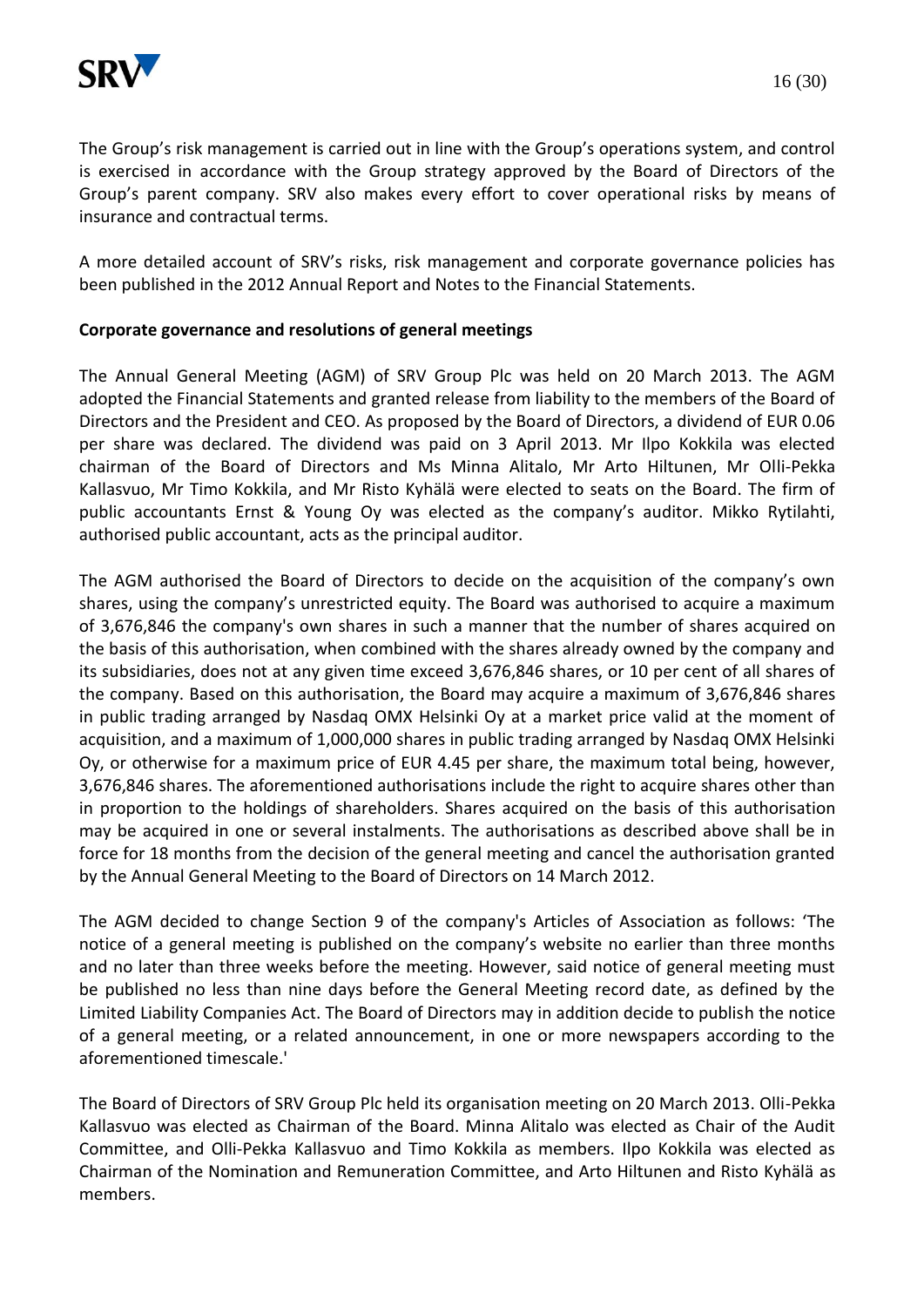

SRV Group Plc's share capital is EUR 3,062,520. The share has no nominal value and the number of shares outstanding is 36,768,468. The company has one class of shares. SRV had a total of 5,825 shareholders on 31 March 2013.

The closing price at OMX Helsinki at the end of the review period was EUR 3.36 (EUR 3.26 on 31 December 2012, change 3.1%). The highest share price in the review period was EUR 3.55 and the lowest EUR 3.29. During this period, the all-share index of the Helsinki Stock Exchange (OMX Helsinki) was up 5.8 per cent, and the OMX Construction and Materials index 10.4 per cent.

At the end of the review period, the company had a market capitalisation of EUR 119.3 million, excluding the Group's treasury shares. 0.4 million shares were traded during the period with a trade volume of EUR 1.5 million.

At the end of the review period, SRV and Nordea had a derivative contract (Total Return Swap) for 552,833 SRV shares at a price of EUR 4.45 per share (totalling EUR 2.5 million). These shares are considered to be equivalent to treasury shares held by the company. As the contract matures, the shares will be sold to SRV Group Plc or an entity named by SRV. At the end of the review period, the market capitalisation of the shares was EUR 1.9 million.

At the end of the review period, SRV Group Plc held 1,273,539 SRV Group Plc shares, taking the derivative contract with Nordea Bank AB into consideration (3.5 per cent of the total number of the company's shares and combined number of votes). On 6 May 2013, taking the derivative contract into consideration, the Group held 1,273,539 shares (3.5 per cent of the total number of the company's shares and votes).

# **Financial targets**

On 12 February 2013, SRV's Board of Directors confirmed the Group's strategy for 2013–2017. The Group's strategic targets are defined as follows:

- During the strategic period, SRV will focus on improving profitability rather than on growth.
- International Operations will account for more than 20 per cent of Group revenue.
- The operating profit margin will reach 6 per cent.
- The return on equity will be at least 15 per cent.
- The equity ratio will remain above 30 per cent.
- A dividend payment equalling 30 per cent of the annual result, taking into account the capital needs of business operations.

For the set targets to be achieved, a significant increase in the number of developer-contracted projects is required.

## **Outlook for 2013**

SRV reiterates its outlook for 2013.

The volume and the completion schedules of developer-contracted housing production, trends in the order backlog margin, the number of new construction contracts, and the realisation of planned project sales will all have an effect on revenue and profitability in 2013. Developer-contracted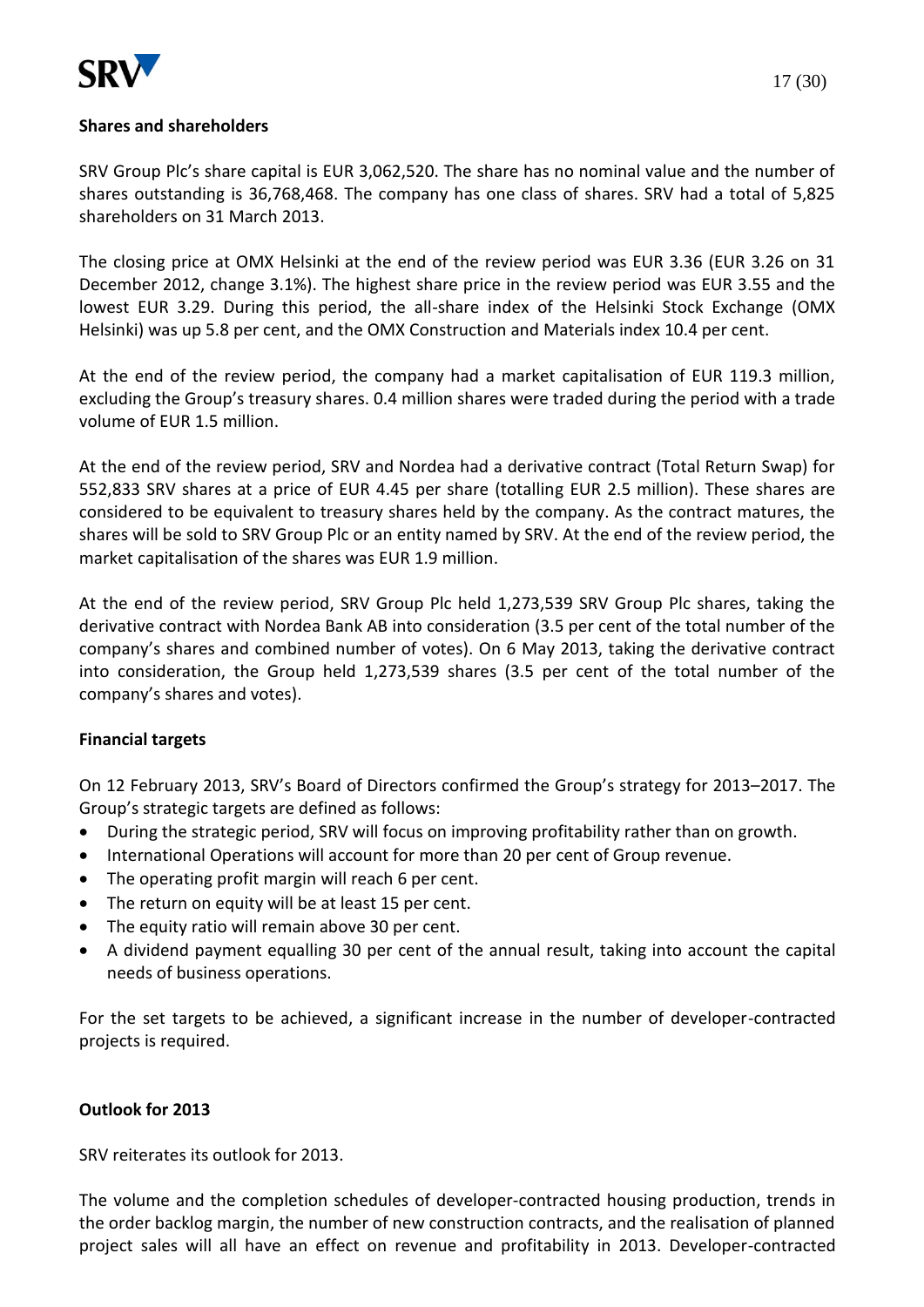

housing production is recognised upon delivery. Based on current completion schedules, SRV estimates that a total of 505 developer-contracted residential units will be completed during 2013. SRV's full-year performance can be significantly affected by the timing of the sales of the Etmia II office property in Moscow and the Derby Business Park in Espoo. The general uncertainty seen in the financial markets has also been unfavourably reflected in real estate markets.

The Group's full-year revenue is estimated to reach at least the same level as in the previous year (EUR 641.6 million). Even if planned sales of office premises do not occur in 2013, the Group's pretax profit is expected to exceed the previous year's level (EUR 2.8 million).

Espoo, 6 May 2013

BOARD OF DIRECTORS

All forward-looking statements in this review are based on management's current expectations and beliefs about future events, and actual results may differ materially from the expectations and beliefs such statements contain.

For further information, please contact

Jukka Hienonen, President and CEO, +358 (201) 455 213 Hannu Linnoinen, Executive Vice President, CFO, +358 (201) 455 990, +358 (50) 523 5850 Taneli Hassinen, Vice President, Communications, +358 (201) 455 208, +358 (40) 504 3321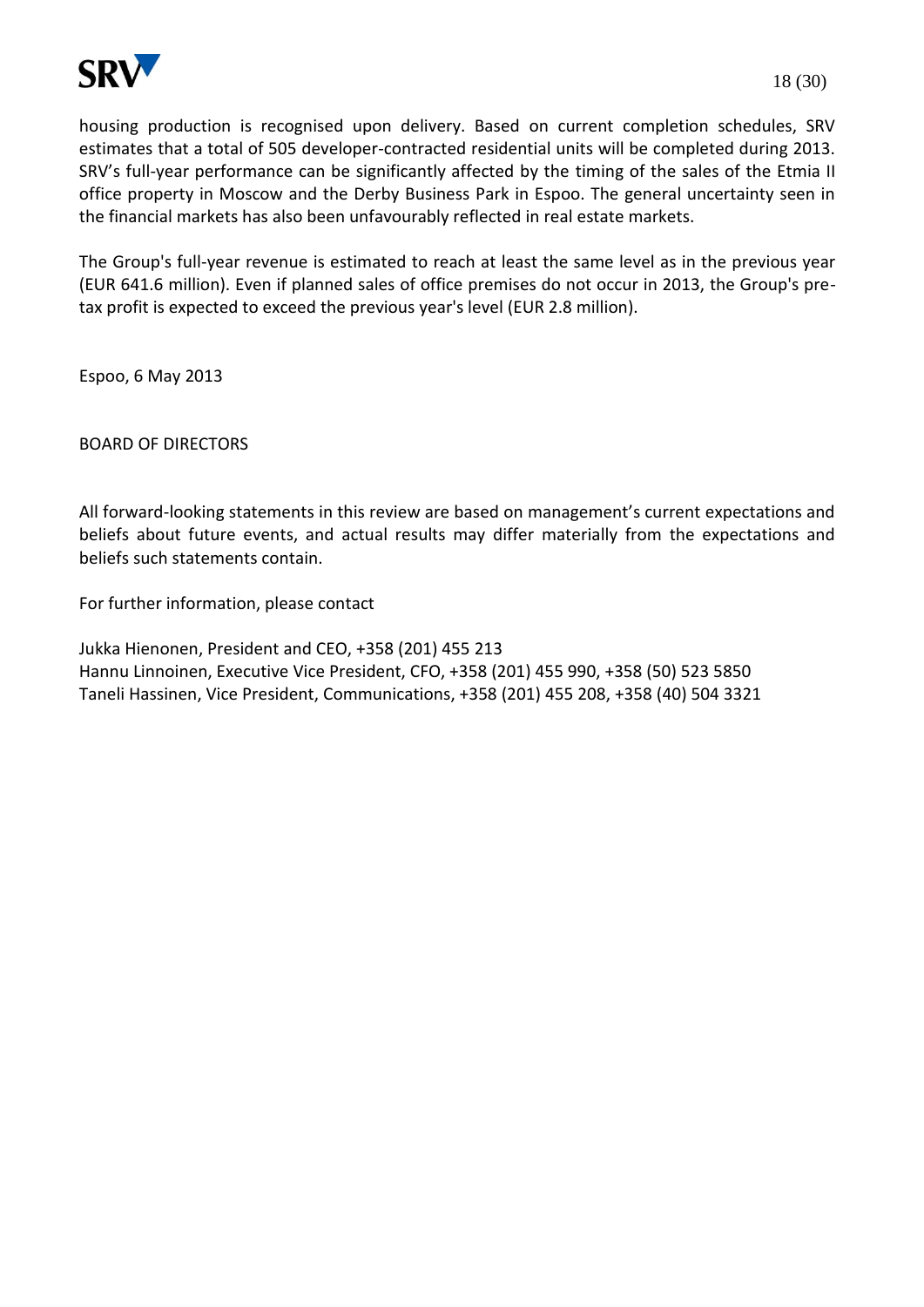

# **Key figures**:

|                                                         |                    | $1 - 3/$ | $1 - 3/$  | $1 - 12/$     |
|---------------------------------------------------------|--------------------|----------|-----------|---------------|
|                                                         |                    | 2013     | 2012      | 2012          |
| Revenue                                                 | <b>EUR</b> million | 158.4    | 140.7     | 641.6         |
| Operating profit                                        | <b>EUR</b> million | 1.2      | 1.8       | 6.9           |
| Operating profit, % of revenue                          | $\%$               | 0.8      | 1.2       | 1.1           |
| Profit before taxes                                     | <b>EUR</b> million | 0.7      | 0.3       | 2.8           |
| Profit before taxes, % of revenue                       | %                  | 0.4      | 0.2       | 0.4           |
| Net profit attributable to equity holders of the parent |                    |          |           |               |
| company                                                 | <b>EUR</b> million | 0.2      | $-0.4$    | 0.8           |
| Return on equity, $% ^{1}$                              | %                  | 0.3      | $-1.0$    | 0.5           |
| Return on investment, $\frac{1}{2}$ <sup>1)</sup>       | %                  | 1.7      | 2.1       | $2.2^{\circ}$ |
| Invested capital                                        | <b>EUR</b> million | 498.6    | 435.1     | 513.3         |
|                                                         |                    |          |           |               |
| Equity ratio                                            | %                  | 34.3     | 31.9      | 34.7          |
| Net interest-bearing debt                               | <b>EUR</b> million | 277.7    | 259.5     | 267.9         |
| Gearing ratio                                           | %                  | 135.6    | 156.9     | 126.2         |
| Order backlog                                           | <b>EUR</b> million | 726.7    | 760.7     | 827.8         |
| New agreements                                          | <b>EUR</b> million | 40.0     | 65.5      | 594.5         |
| Personnel on average                                    |                    | 935      | 945       | 989           |
| Property, plant and equipment investments               | <b>EUR</b> million | 0.6      | 0.6       | 3.7           |
| Property, plant and equipment investments, % of         |                    |          |           |               |
| revenue                                                 | %                  | 0.4      | 0.4       | 0.6           |
| Earnings per share                                      | <b>EUR</b>         | $-0.03$  | $-0.01$   | 0.02          |
| Earnings per share (diluted)                            | <b>EUR</b>         | $-0.03$  | $-0.01$   | 0.02          |
| Equity per share                                        | <b>EUR</b>         | 4.50     | 4.56      | 4.62          |
| Dividend per share                                      | <b>EUR</b>         | 0.06     | 0.12      | 0.06          |
| Dividend payout ratio                                   | %                  | $-200.0$ | $-1200.0$ | 300.0         |
| Dividend yield                                          | %                  | 1.8      | 2.8       | 1.8           |
| Price per earnings ratio                                |                    | $-112.0$ | $-423.0$  | 163.0         |
| Share price development                                 |                    |          |           |               |
| Share price at the end of the period                    | <b>EUR</b>         | 3.36     | 4.23      | 3.26          |
| Average share price                                     | <b>EUR</b>         | 3.42     | 4.49      | 3.76          |
| Lowest share price                                      | <b>EUR</b>         | 3.29     | 3.99      | 3.00          |
| Highest share price                                     | <b>EUR</b>         | 3.55     | 4.89      | 4.89          |
| Market capitalisation at the end of the period          | <b>EUR</b> million | 119.3    | 150.2     | 115.7         |
| Trading volume                                          | 1 0 0 0            | 441      | 946       | 2937          |
| Trading volume                                          | %                  | 1.2      | 2.7       | 8.3           |
| Weighted average number of shares outstanding           | 1 0 0 0            | 35 497   | 35 502    | 35 4 99       |
| Weighted average number of shares outstanding           |                    |          |           |               |
| during the period (diluted)                             | 1 0 0 0            | 35 530   | 35 502    | 35 5 32       |
| Number of shares outstanding at the end of the          |                    |          |           |               |
| period                                                  | 1 0 0 0            | 35 4 95  | 35 501    | 35 4 98       |

1) In calculating the key ratio, only the profit for the period has been annualised.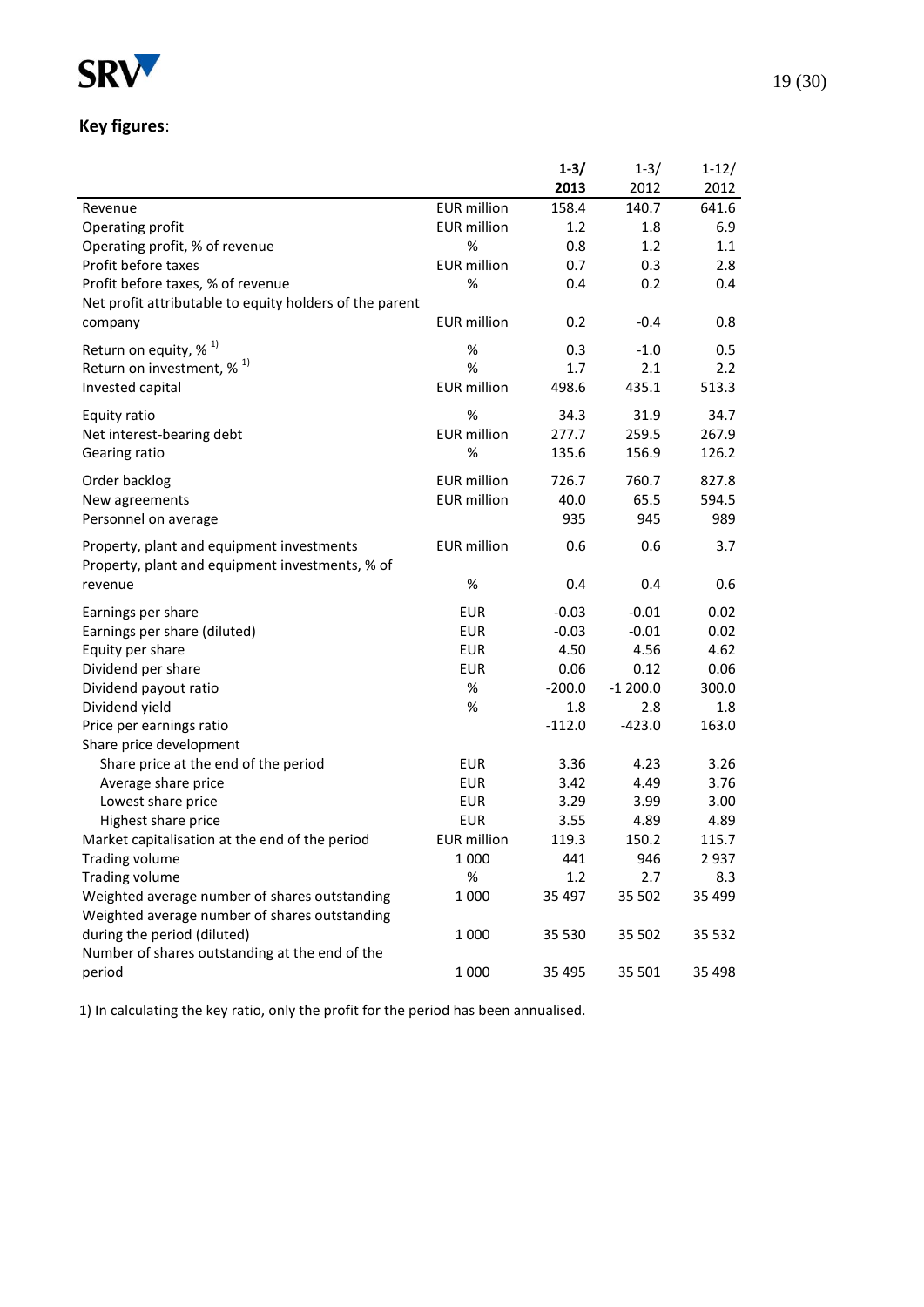

# **Calculation of key figures:**

| Gearing ratio, %                                     | Ξ   | 100 x Net interest-bearing debt                                                                 |
|------------------------------------------------------|-----|-------------------------------------------------------------------------------------------------|
|                                                      |     | <b>Total equity</b>                                                                             |
|                                                      |     |                                                                                                 |
| Return on equity, %                                  | $=$ | 100 x Total comprehensive income for the period<br>Total equity, average                        |
|                                                      |     |                                                                                                 |
| Return on investment, %                              | Ξ   | 100 x Result before taxes + interest and other financial expenses                               |
|                                                      |     | Invested capital, average                                                                       |
| Equity ratio, %                                      | $=$ | 100 x Total equity                                                                              |
|                                                      |     | Total assets - advances received                                                                |
|                                                      |     |                                                                                                 |
| <b>Invested capital</b>                              | =   | Total assets - non-interest bearing debt - deferred tax liabilities -                           |
|                                                      |     | provisions                                                                                      |
| Net interest-bearing debt                            | $=$ | Interest bearing debt - cash and cash equivalents                                               |
|                                                      |     |                                                                                                 |
|                                                      |     |                                                                                                 |
| Earnings per share attributable                      |     | Result for the period - non-controlling interest                                                |
| to equity holders of the parent company              | $=$ | - hybrid bond interest<br>Average number of shares (share-issue adjusted)                       |
|                                                      |     |                                                                                                 |
|                                                      |     |                                                                                                 |
| Earnings per share attributable                      | Ξ   | Result for the period - non-controlling interest                                                |
| to equity holders of the parent company<br>(diluted) |     | - hybrid bond interest                                                                          |
|                                                      |     | Average number of shares (share-issue adjusted, diluted)                                        |
|                                                      |     |                                                                                                 |
| <b>Shareholders' equity</b>                          | $=$ | Shareholders' equity attributable to equity holders of the parent                               |
|                                                      |     | company<br>Average number of shares at end of period (share-issue adjusted)                     |
|                                                      |     |                                                                                                 |
| Price per earnings ratio (P/E-ratio)                 | $=$ | Share price at end of period                                                                    |
|                                                      |     | Earnings per share                                                                              |
| Dividend payout ratio, %                             |     | 100 x Dividend per share                                                                        |
|                                                      |     | Earnings per share                                                                              |
|                                                      |     |                                                                                                 |
| Dividend yield, %                                    | Ξ   | 100 x Dividend per share                                                                        |
|                                                      |     | Share price at end of period                                                                    |
| Average share price                                  | $=$ | Number of shares traded in euros during the period                                              |
|                                                      |     | Number of shares traded during the period                                                       |
|                                                      |     |                                                                                                 |
| Market capitalisation at the end of the              | Ξ   | Number of shares outstanding at the end of the period x share price<br>at the end of the period |
| period                                               |     |                                                                                                 |
| <b>Trading volume</b>                                | Ξ   | Number of shares traded during the period and their percentage of                               |
|                                                      |     | the weighted average number of shares outstanding                                               |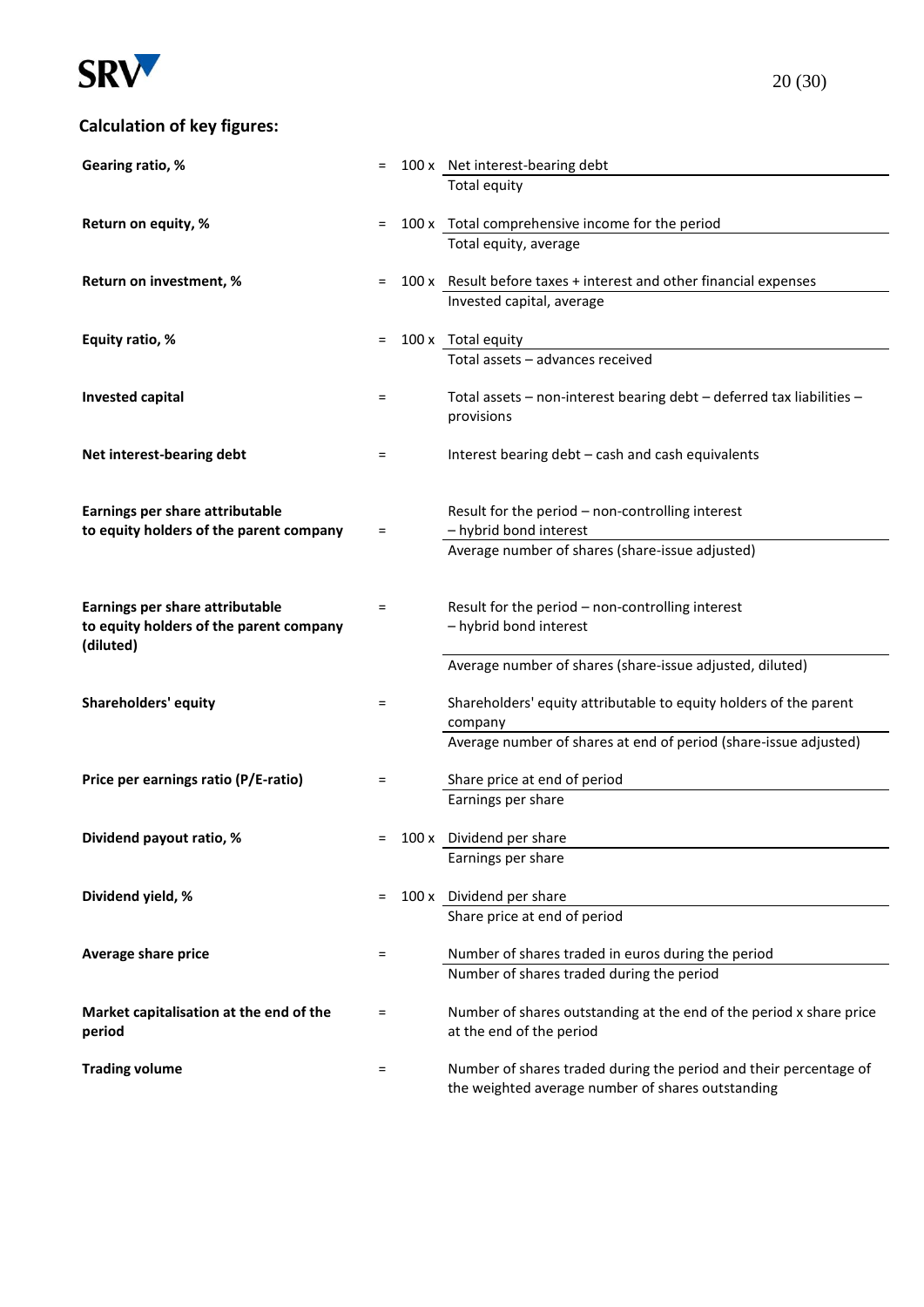

APPENDICES

1) Consolidated Interim Report information: income statement, balance sheet, cash flow statement, statement of changes in equity, inventories, commitments and contingent liabilities, derivative contracts liabilities

- 2) Quarterly development
- 3) Segment information
- 4) Events after the reporting period

## **1. Interim Report 1 January –31 March 2013**

This interim report has been prepared in accordance with the accounting policies set out in the IAS 34 standard and the information disclosed is unaudited. In preparing interim condensed consolidated financial statement information, SRV has applied the same accounting principles as in its year-end financial statements for 2012. The figures in the tables have been rounded which should be noted when counting the total sums.

SRV's reporting segments comprise Domestic Operations, International Operations, and Other Operations. The operating segment figures are disclosed in accordance with IFRS 8, following the accounting principles applied in the consolidated financial statements.

The following standards, amendments and interpretations shall be applied as from the accounting period beginning on 1 January 2013 or thereafter. Based on current information, these standards, amendments and interpretations have no impact on the Group's financial position. They affect disclosures to some degree:

 Annual improvements 2012 (effective on 1 January 2013). The Group will apply this amendment as of 1 January 2013.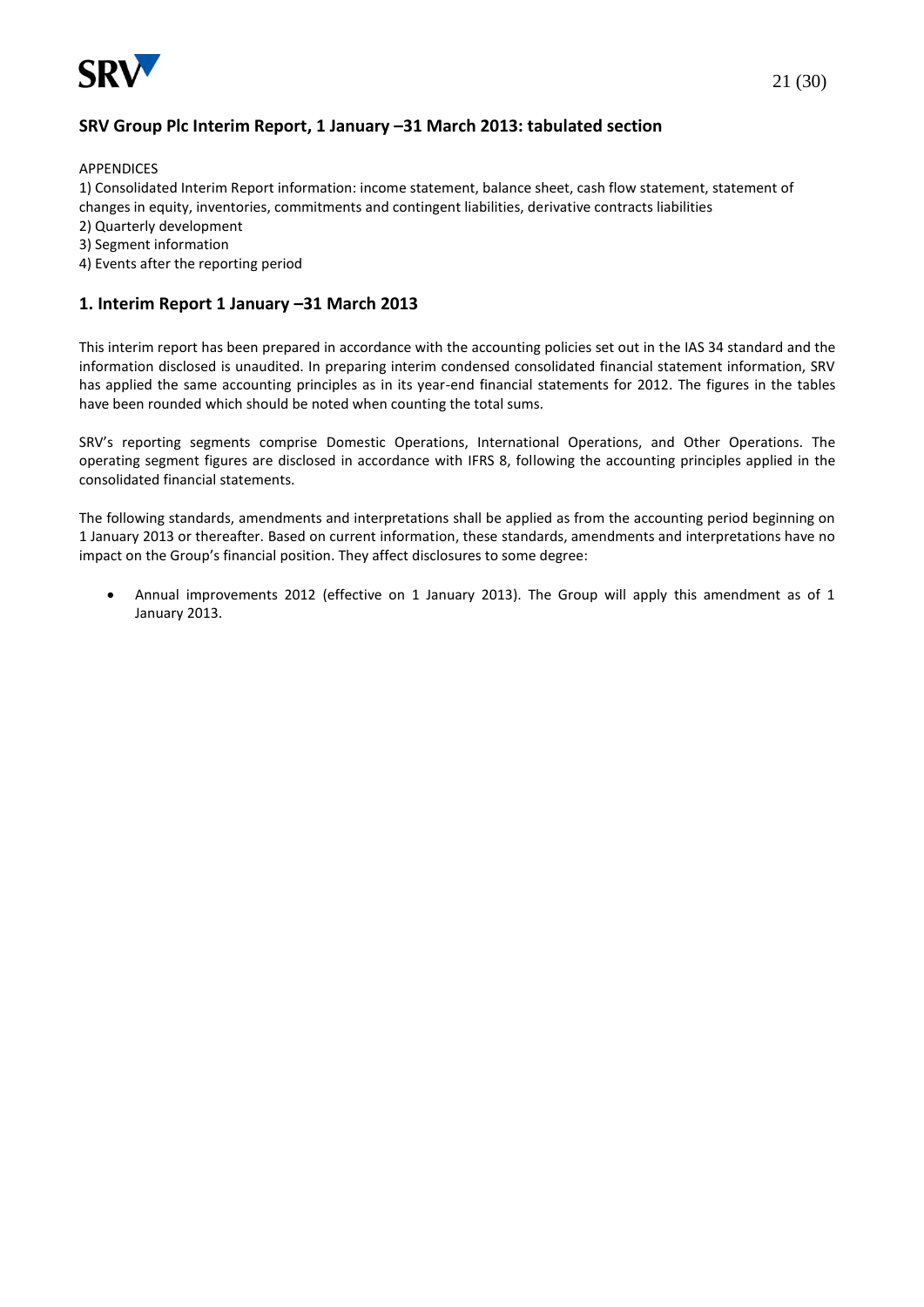

| <b>Consolidated income statement</b><br>(EUR million)                                                                   | $1 - 3/$<br>2013 | $1 - 3/$<br>2012 | change,<br><b>MEUR</b> | change,<br>%        | $1-12/$<br>2012 |
|-------------------------------------------------------------------------------------------------------------------------|------------------|------------------|------------------------|---------------------|-----------------|
| <b>Revenue</b>                                                                                                          | 158.4            | 140.7            | 17.7                   | 12.6                | 641.6           |
| Other operating income                                                                                                  | 1.0              | 0.9              | 0.1                    | 5.4                 | 4.6             |
| Change in inventories of finished                                                                                       |                  |                  |                        |                     |                 |
| goods and work in progress                                                                                              | 8.4              | 11.0             | $-2.6$                 | $-23.9$             | 61.6            |
| Use of materials and services                                                                                           | $-146.6$         | $-130.2$         | $-16.4$                | 12.6                | $-617.7$        |
| Employee benefit expenses                                                                                               | $-15.8$          | $-15.8$          | 0.0                    | 0.3                 | $-63.2$         |
| Share of profits of associated and                                                                                      |                  |                  |                        |                     |                 |
| joint venture companies                                                                                                 | $-0.1$           | 0.1              | $-0.2$                 | $-209.5$<br>$-61.3$ | $-0.7$          |
| Depreciation and impairments                                                                                            | $-0.7$           | $-1.8$           | 1.1                    |                     | $-4.5$          |
| Other operating expenses                                                                                                | $-3.4$           | $-3.3$           | $-0.1$                 | 2.4                 | $-14.8$         |
| <b>Operating profit</b>                                                                                                 | $1.2$            | 1.8              | $-0.6$                 | $-31.5$             | 6.9             |
| Financial income                                                                                                        | 1.0              | 0.8              | 0.2                    | 28.2                | 4.0             |
| Financial expenses                                                                                                      | $-1.5$           | $-2.2$           | 0.8                    | $-34.5$             | $-8.1$          |
| Financial income and expenses, total                                                                                    | $-0.5$           | $-1.5$           | 1.0                    | $-66.4$             | $-4.1$          |
| <b>Profit before taxes</b>                                                                                              | 0.7              | 0.3              | 0.4                    | 152.5               | 2.8             |
| Income taxes                                                                                                            | $-0.6$           | $-0.7$           | 0.1                    | $-20.7$             | $-1.9$          |
| Net profit for the period                                                                                               | 0.1              | $-0.4$           | 0.6                    | $-133.3$            | 0.9             |
| <b>Attributable to</b>                                                                                                  |                  |                  |                        |                     |                 |
| Equity holders of the parent company                                                                                    | 0.2              | $-0.4$           | 0.6                    |                     | 0.8             |
| of which to hybrid bond investors                                                                                       | 1.1              | 0.0              | 1.1                    |                     | 0.0             |
| of which to equity holders                                                                                              | $-0.9$           | $-0.4$           | $-0.5$                 |                     | 0.8             |
| Non-Controlling interests                                                                                               | 0.0              | 0.0              | 0.0                    |                     | 0.1             |
| Earnings per share attributable to<br>equity holders of the parent                                                      |                  |                  |                        |                     |                 |
| company                                                                                                                 | $-0.03$          | $-0.01$          |                        |                     | 0.02            |
| Earnings per share attributable to                                                                                      |                  |                  |                        |                     |                 |
| equity holders of the parent                                                                                            |                  | $-0.01$          |                        |                     |                 |
| company (diluted)                                                                                                       | $-0.03$          |                  |                        |                     | 0.02            |
| <b>Statement of comprehensive</b>                                                                                       |                  |                  |                        |                     |                 |
| income                                                                                                                  |                  |                  | $1 - 3/$               | $1 - 3/$            | $1 - 12/$       |
| (EUR million)                                                                                                           |                  |                  | 2013                   | 2012                | 2012            |
| Net profit for the period                                                                                               |                  |                  | 0.1                    | $-0.4$              | 0.9             |
| Other comprehensive income<br>Other comprehensive income to be reclassified to profit or<br>loss in subsequent periods: |                  |                  |                        |                     |                 |
| Gains and losses arising from translating the financial<br>statements of a foreign operation                            |                  |                  | 0.0                    | 0.0                 | 0.0             |
| Other comprehensive income for the period, net of tax                                                                   |                  |                  |                        | 0.0                 | 0.0             |
| Total comprehensive income for the period                                                                               |                  |                  | 0.0<br>0.1             | $-0.4$              | 1.0             |
|                                                                                                                         |                  |                  |                        |                     |                 |
| <b>Attributable to</b>                                                                                                  |                  |                  |                        |                     |                 |
| Equity holders of the parent company                                                                                    |                  |                  | 0.2                    | $-0.4$              | 0.9             |
| Non-Controlling interests                                                                                               |                  |                  | 0.0                    | 0.0                 | 0.1             |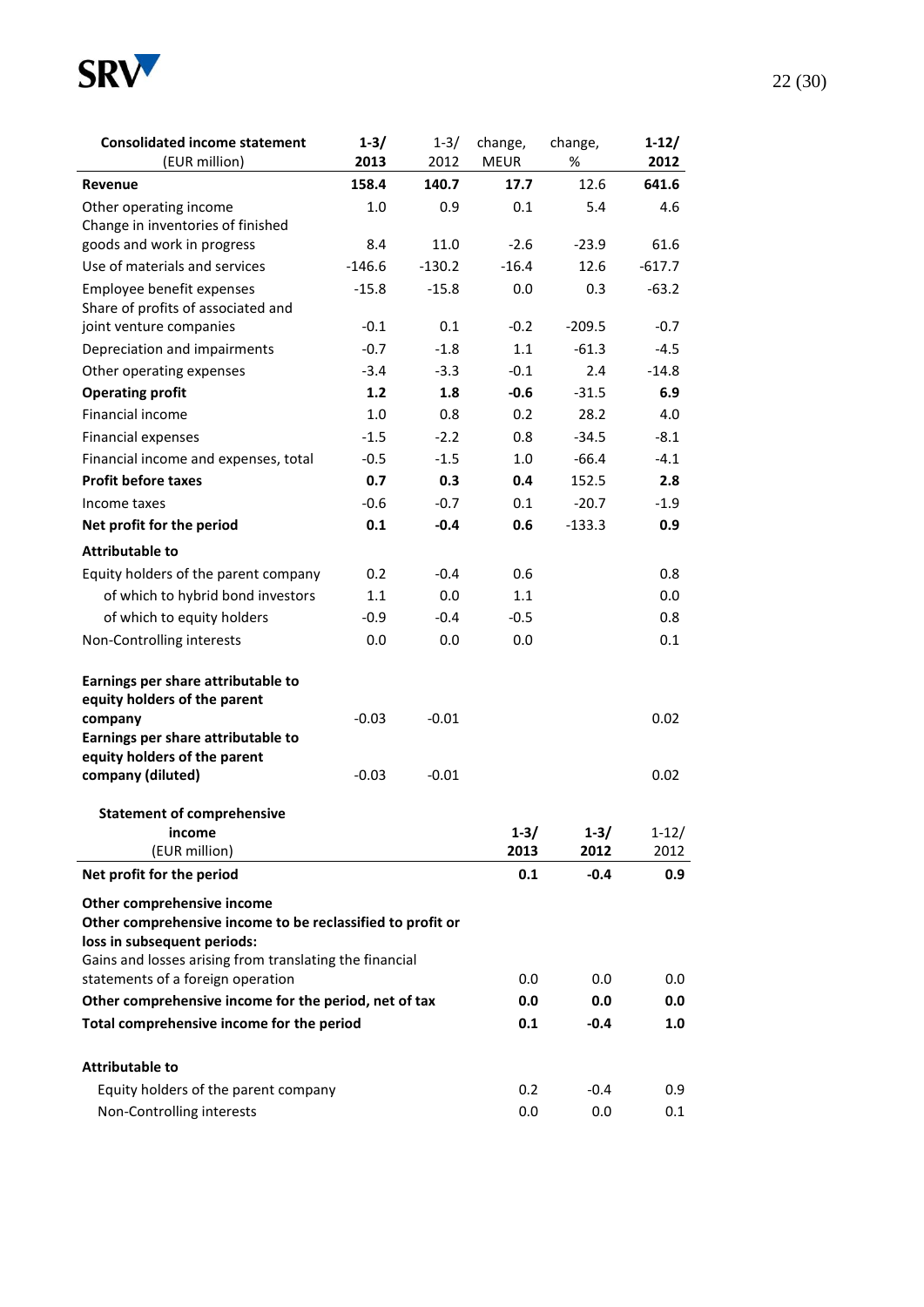

| <b>Consolidated balance sheet (EUR million)</b>  | 31.3.13 | 31.3.12 | change, % | 31.12.12 |
|--------------------------------------------------|---------|---------|-----------|----------|
| <b>ASSETS</b>                                    |         |         |           |          |
| <b>Non-current assets</b>                        |         |         |           |          |
| Property, plant and equipment                    | 13.6    | 14.0    | $-3.0$    | 13.7     |
| Goodwill                                         | 1.7     | 1.7     | 0.0       | 1.7      |
| Other intangible assets                          | 0.6     | 0.5     | 28.4      | 0.6      |
| Other financial assets                           | 10.9    | 10.8    | 0.9       | 10.9     |
| Receivables                                      | 0.6     | 2.2     | $-74.0$   | 1.4      |
| Loan receivables from associated companies and   |         |         |           |          |
| joint ventures                                   | 11.9    | 13.2    | $-9.6$    | 11.9     |
| Deferred tax assets                              | 5.7     | 5.0     | 14.5      | 8.1      |
| Non-current assets, total                        | 45.0    | 47.4    | $-5.0$    | 48.4     |
| <b>Current assets</b>                            |         |         |           |          |
| Inventories                                      | 433.4   | 373.5   | 16.1      | 431.2    |
| Trade and other receivables                      | 122.7   | 92.1    | 33.2      | 127.1    |
| Loan receivables from associated companies and   |         |         |           |          |
| joint ventures                                   | 33.8    | 32.0    | 5.8       | 31.6     |
| Current tax receivables                          | 2.4     | 2.6     | $-7.3$    | 4.0      |
| Cash and cash equivalents                        | 16.1    | 10.2    | 57.2      | 33.1     |
| Current assets, total                            | 608.4   | 510.4   | 19.2      | 626.9    |
| <b>ASSETS, TOTAL</b>                             | 653.4   | 557.7   | 17.2      | 675.4    |
| <b>Consolidated balance sheet (EUR million)</b>  | 31.3.13 | 31.3.12 | change, % | 31.12.12 |
| <b>EQUITY AND LIABILITIES</b>                    |         |         |           |          |
| Equity attributable to the equity holders of the |         |         |           |          |
| parent company                                   |         |         |           |          |
| Share capital                                    | 3.1     | 3.1     | 0.0       | 3.1      |
| Invested free equity fund                        | 92.2    | 92.2    | 0.0       | 92.2     |
| <b>Translation differences</b>                   | 0.0     | $-0.1$  | $-71.7$   | 0.0      |
| Fair value reserve                               | 0.0     | 0.0     |           | 0.0      |
| Retained earnings                                | 64.3    | 66.8    | $-3.6$    | 68.9     |
| Equity attributable to equity holders of the     |         |         |           |          |
| parent company, total                            | 159.6   | 162.0   | -1.5      | 164.2    |
| <b>Non-controlling interests</b>                 | 0.6     | 3.4     | $-83.1$   | 3.5      |
| <b>Hybrid bond</b>                               | 44.6    | 0.0     |           | 44.6     |
| Equity, total                                    | 204.8   | 165.4   | 23.8      | 212.3    |
| <b>Non-current liabilities</b>                   |         |         |           |          |
| Deferred tax liabilities                         | 1.4     | 1.0     | 39.6      | 4.1      |
| Provisions                                       | 4.7     | 5.0     | $-5.1$    | 6.3      |
| Interest-bearing liabilities                     | 118.9   | 108.1   | 10.0      | 118.5    |
| <b>Other liabilities</b>                         | 0.9     | 7.1     | $-87.5$   | 0.0      |
| Non-current liabilities, total                   | 126.0   | 121.2   | 4.0       | 129.0    |
| <b>Current liabilities</b>                       |         |         |           |          |
| Trade and other payables                         | 143.8   | 102.9   | 39.8      | 147.6    |
| Current tax payables                             | 0.9     | 3.2     | $-73.0$   | 0.3      |
| Provisions                                       | 3.2     | 3.4     | $-5.5$    | 3.7      |
| Interest-bearing liabilities                     | 174.9   | 161.6   | 8.2       | 182.5    |
| <b>Current liabilities, total</b>                | 322.7   | 271.2   | 19.0      | 334.1    |
| Liabilities, total                               | 448.7   | 392.3   | 14.4      | 463.1    |
| <b>EQUITY AND LIABILITIES</b>                    | 653.4   | 557.7   | 17.2      | 675.4    |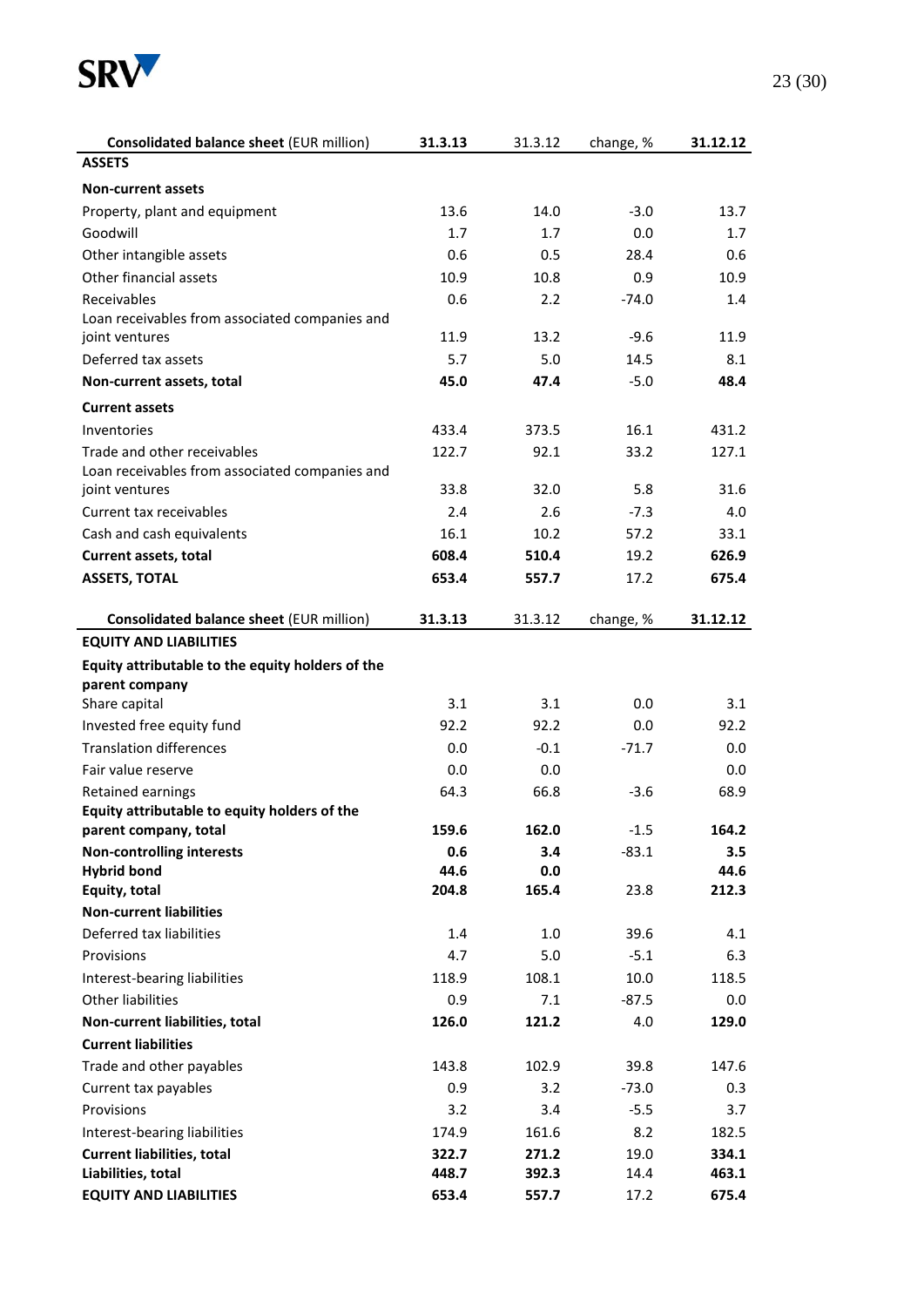

| <b>Consolidated cash flow statement (EUR million)</b>       | 1-3/2013 | 1-3/2012 | 1-12/2012 |
|-------------------------------------------------------------|----------|----------|-----------|
| Cash flows from operating activities                        |          |          |           |
| Net profit for the period                                   | 0.2      | $-0.4$   | 0.8       |
| Adjustments:                                                |          |          |           |
| Depreciation and impairments                                | 0.7      | 1.8      | 4.4       |
| Non-cash transactions                                       | $-4.1$   | 0.2      | 0.4       |
| Financial income and expenses                               | 0.5      | 1.5      | 4.1       |
| Capital gains on sales of tangible and intangible assets    | 0.0      | 0.0      | 0.1       |
| Income taxes                                                | 0.6      | 0.7      | 1.9       |
| Adjustments, total                                          | $-2.4$   | 4.2      | 10.9      |
| Changes in working capital:                                 |          |          |           |
| Change in loan receivables                                  | 0.8      | 20.3     | 22.7      |
| Change in trade and other receivables                       | 4.8      | 20.9     | $-14.2$   |
| Change in inventories                                       | $-4.7$   | $-12.8$  | $-68.8$   |
| Change in trade and other payables                          | $-8.2$   | $-11.8$  | 26.3      |
| Changes in working capital, total                           | $-7.3$   | 16.6     | $-34.0$   |
| Interest paid                                               | $-2.0$   | $-2.4$   | $-8.0$    |
| Interest received                                           | 0.7      | 0.3      | 3.8       |
| Dividends received                                          | 0.0      | 0.0      | 0.0       |
| Income taxes paid                                           | 1.5      | $-1.2$   | $-6.7$    |
| Net cash flow from operating activities                     | $-9.2$   | 17.1     | $-33.2$   |
| Cash flow from investing activities                         |          |          |           |
| Acquisition of subsidiaries, net of cash                    | 0.0      | 0.0      | 0.0       |
| Purchase of property, plant and equipment                   | $-0.6$   | $-0.6$   | $-3.2$    |
| Purchase of intangible assets                               | 0.0      | 0.0      | $-0.3$    |
| Purchase of other financial assets                          | 0.0      | 0.0      | $-0.2$    |
| Sale of property, plant and equipment and intangible assets | 0.0      | 0.0      | 0.4       |
| Sale of financial assets                                    | 0.0      | 0.0      | 0.1       |
| Net cash used in investing activities                       | $-0.5$   | $-0.5$   | $-3.2$    |
| Cash flows from financing activities                        |          |          |           |
| Proceeds from loans                                         | 0.0      | 23.0     | 48.3      |
| Repayments of loans                                         | $-13.9$  | $-7.9$   | $-23.1$   |
| Hybrid bond                                                 | 0.0      | 0.0      | 44.6      |
| Change in loan receivables                                  | 0.0      | 0.0      | 0.0       |
| Change in housing corporation loans                         | $-9.1$   | 15.8     | 32.9      |
| Change in credit limits                                     | 15.7     | $-45.6$  | $-41.5$   |
| Purchase and sale of treasury shares                        | 0.0      | 0.0      | 0.0       |
| Dividends paid                                              | 0.0      | $-4.3$   | $-4.3$    |
| Net cash from financing activities                          | $-7.2$   | $-18.9$  | 57.0      |
| Net change in cash and cash equivalents                     | $-17.7$  | $-2.3$   | 20.6      |
| Cash and cash equivalents at the beginning of period        | 33.1     | 12.5     | 12.5      |
| Cash and cash equivalents at the end of period              | 16.1     | 10.2     | 33.1      |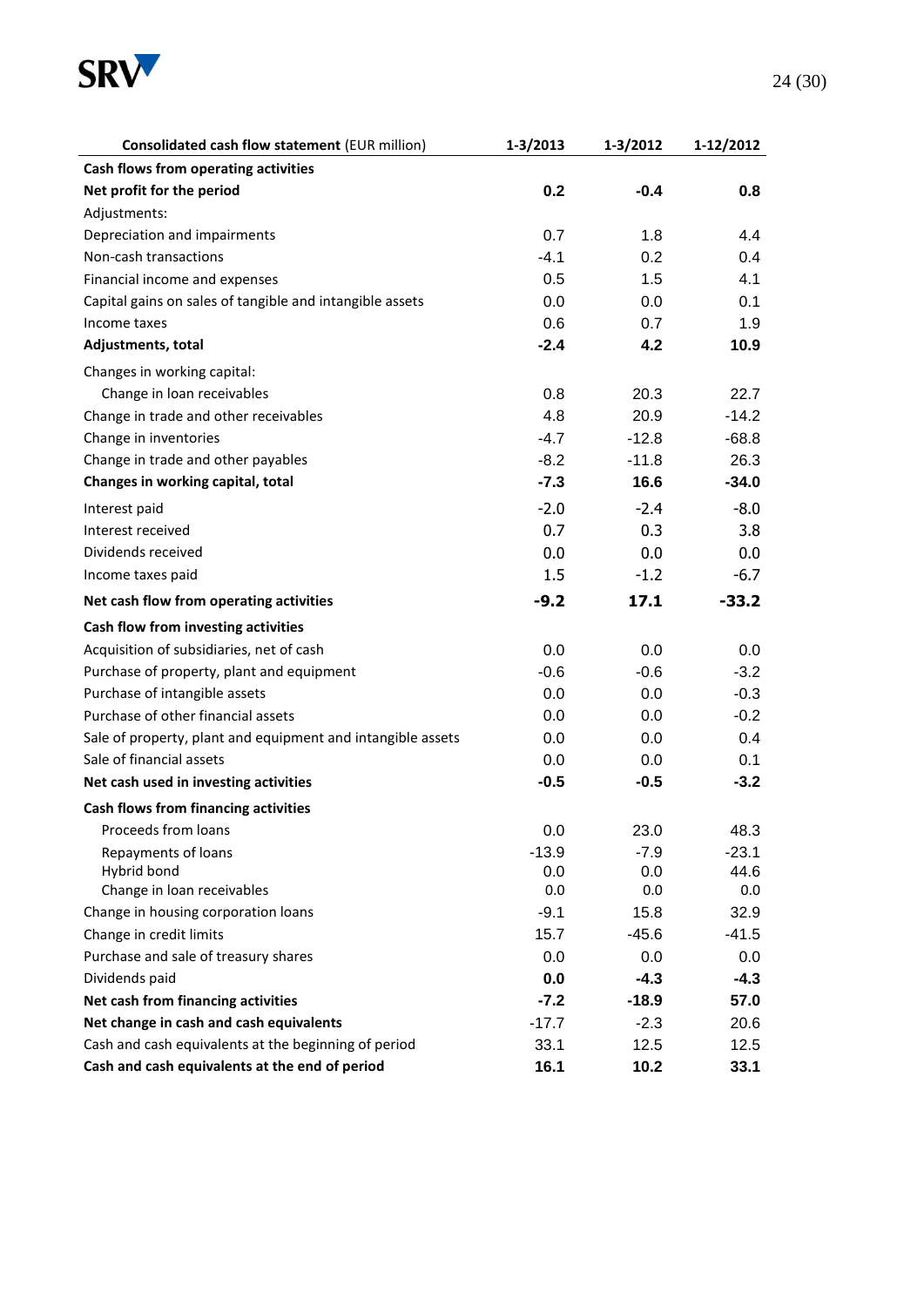

| Equity attributable to the equity holders of the parent |         |          |            |         |         |        |            |        |        |
|---------------------------------------------------------|---------|----------|------------|---------|---------|--------|------------|--------|--------|
| company                                                 |         |          |            |         |         |        |            |        |        |
|                                                         |         | Invested | Translatio | Fair    | Retaine |        | Non-       |        |        |
| (EUR million)                                           | Share   | free     | n          | value   | d       | Total  | controllin | Hybrid | Total  |
|                                                         | capital | equity   | difference | reserve | earning |        | g          | bond   | equity |
|                                                         |         | fund     | s          |         | s       |        | interests  |        |        |
| Equity on 1 January 2013                                | 3.1     | 92.2     | 0.0        | 0.0     | 68.9    | 164.2  | 3.5        | 44.6   | 212.3  |
| <b>Total income and expenses</b>                        |         |          |            |         |         |        |            |        |        |
| for the period                                          | 0.0     | 0.0      | 0.0        | 0.0     | 0.2     | 0.2    | 0.0        | 0.0    | 0.1    |
| Dividends paid                                          | 0.0     | 0.0      | 0.0        | 0.0     | $-2.1$  | $-2.1$ | 0.0        | 0.0    | $-2.1$ |
| Share-based incentive plan                              | 0.0     |          | 0.0        | 0.0     | 0.6     | 0.6    | 0.0        | 0.0    | 0.6    |
| Purchase of treasury shares                             | 0.0     | 0.0      | 0.0        | 0.0     | 0.0     | 0.0    | 0.0        | 0.0    | 0.0    |
| Sale of treasury shares                                 | 0.0     | 0.0      | 0.0        | 0.0     | 0.0     | 0.0    | 0.0        | 0.0    | 0.0    |
| Hybrid bond                                             | 0.0     | 0.0      | 0.0        | 0.0     | $-0.8$  | $-0.8$ | 0.0        |        | $-0.8$ |
| Other changes *                                         | 0.0     | 0.0      | 0.0        | 0.0     | $-2.4$  | $-2.4$ | $-2.9$     |        | $-5.3$ |
| Equity on 31 March 2013                                 | 3.1     | 92.2     | 0.0        | 0.0     | 64.3    | 159.6  | 0.6        | 44.6   | 204.8  |

#### Statement of changes in Group equity 1 January –31 March 2013

\*Other changes include the loss of acquisition of non-controlling interests EUR 2.9 million.

## Statement of changes in Group equity 1 January –31 March 2012

|                                 |                  | Equity attributable to the equity holders of the parent |                        |               |              |        |                    |        |
|---------------------------------|------------------|---------------------------------------------------------|------------------------|---------------|--------------|--------|--------------------|--------|
|                                 |                  |                                                         |                        |               |              |        |                    |        |
| <b>IFRS</b>                     | Share            | Invested<br>free                                        | <b>Translatio</b><br>n | Fair<br>value | Retaine<br>d | Total  | Non-<br>controllin | Total  |
| (EUR million)                   | capital          | equity<br>fund                                          | difference<br>s        | reserve       | earning<br>s |        | g<br>interests     | equity |
| <b>Equity on 1 January 2012</b> | 3.1              | 92.1                                                    | $-0.1$                 | 0.0           | 71.0         | 166.2  | 3.5 <sub>1</sub>   | 169.7  |
| Total income and expenses       |                  |                                                         |                        |               |              |        |                    |        |
| for the period                  | 0.0              | 0.0                                                     | 0.0                    | 0.0           | $-0.4$       | $-0.4$ | 0.0                | $-0.4$ |
| Dividends paid                  | 0.0 <sub>l</sub> | 0.0                                                     | 0.0                    | 0.0           | $-4.3$       | $-4.3$ | 0.0                | $-4.3$ |
| Share-based incentive plan      | 0.0              | 0.0                                                     | 0.0                    | 0.0           | 0.3          | 0.3    | 0.0                | 0.3    |
| Purchase of treasury shares     | 0.0              | 0.0                                                     | 0.0                    | 0.0           |              | 0.0    | 0.0                | 0.0    |
| Other changes                   | 0.0              | 0.0                                                     | 0.0                    | 0.0           | 0.1          | 0.1    | 0.0                | 0.1    |
| Equity on 31 March 2012         | 3.1              | 92.1                                                    | $-0.1$                 | 0.0           | 66.8         | 162.0  | 3.4                | 165.4  |

# Statement of changes in Group equity 1 January -31 December 2012

| Equity attributable to the equity holders of the parent |         |          |            |         |         |        |            |        |        |
|---------------------------------------------------------|---------|----------|------------|---------|---------|--------|------------|--------|--------|
| company                                                 |         |          |            |         |         |        |            |        |        |
|                                                         |         | Invested | Translatio | Fair    | Retaine |        | Non-       |        |        |
| (EUR million)                                           | Share   | free     | n          | value   | d       | Total  | controllin | Hybrid | Total  |
|                                                         | capital | equity   | difference |         | earning |        | g          | bond   | equity |
|                                                         |         | fund     | s          | reserve | s       |        | interests  |        |        |
| Equity on 1 January 2012                                | 3.1     | 92.1     | $-0.1$     | 0.0     | 71.1    | 166.2  | 3.5        | 0.0    | 169.7  |
| <b>Total income and expenses</b>                        |         |          |            |         |         |        |            |        |        |
| for the financial year                                  | 0.0     | 0.0      | 0.0        | 0.0     | 0.8     | 0.8    | 0.1        | 0.0    | 0.9    |
| Dividends paid                                          | $0.0\,$ | $0.0\,$  | 0.0        | $0.0\,$ | $-4.3$  | $-4.3$ | 0.0        | 0.0    | $-4.3$ |
| Share-based incentive plan                              | 0.0     | 0.1      | 0.0        | 0.0     | 1.2     | 1.3    | 0.0        | 0.0    | 1.3    |
| Purchase of treasury shares                             | $0.0\,$ | 0.0      | 0.0        | 0.0     | $0.0\,$ | 0.0    | 0.0        | 0.0    | 0.0    |
| Sale of treasury shares                                 | $0.0\,$ | 0.0      | $0.0\,$    | 0.0     | $0.0\,$ | 0.0    | 0.0        | 0.0    | 0.0    |
| Hybrid bond                                             | $0.0\,$ | 0.0      | 0.0        | 0.0     | $0.0\,$ | 0.0    | 0.0        | 44.6   | 44.6   |
| Other changes                                           | $0.0\,$ | 0.0      | 0.0        | 0.0     | 0.1     | 0.1    | 0.0        | 0.0    | 0.0    |
| <b>Equity on 31 December</b>                            |         |          |            |         |         |        |            |        |        |
| 2012                                                    | 3.1     | 92.2     | $-0.1$     | 0.0     | 68.9    | 164.2  | 3.5        | 44.6   | 212.3  |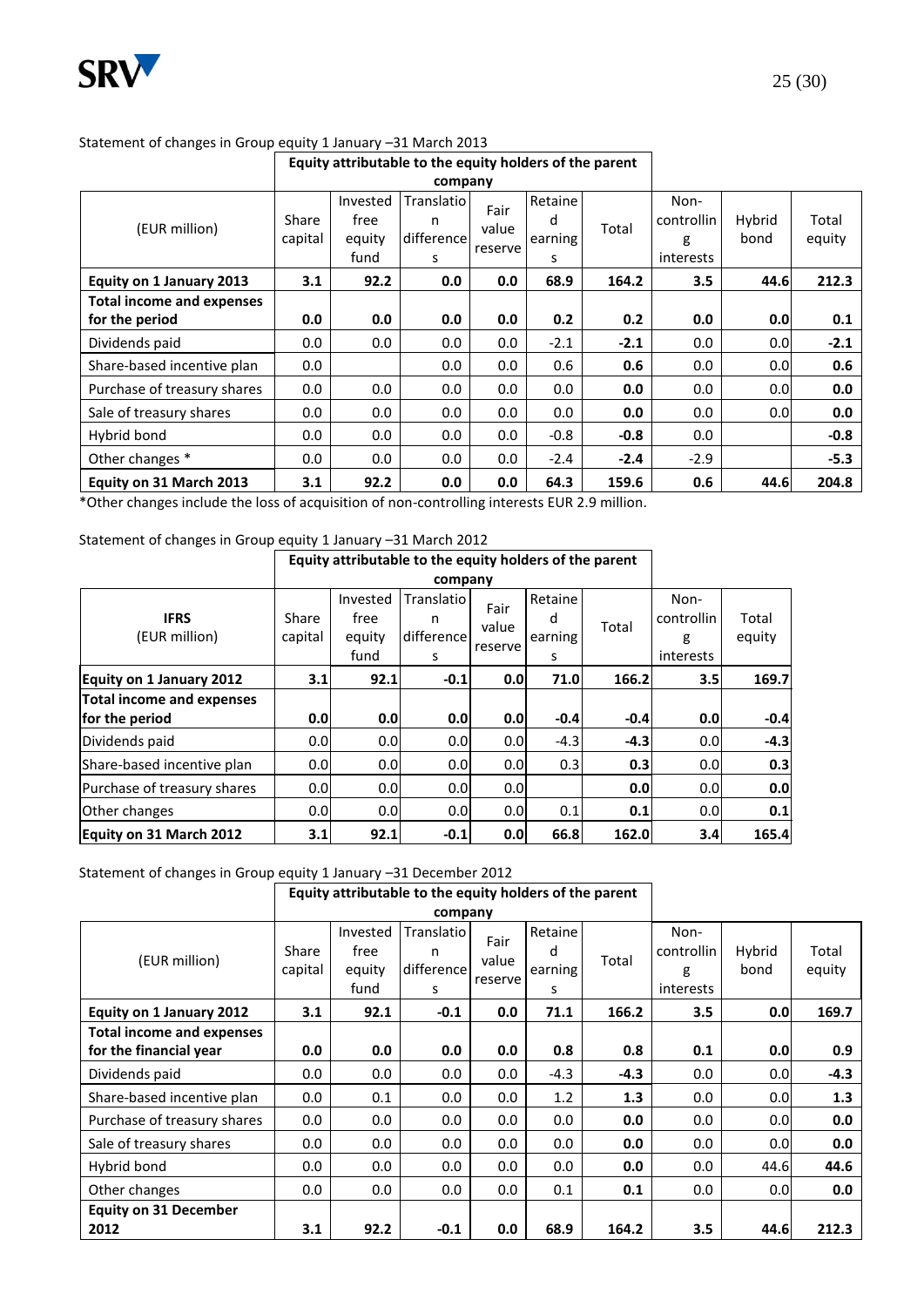

| <b>Commitments and contingent liabilities (EUR million)</b>                                                     | 31.3.13 | 31.3.12 change, % |        | 31.12.12 |
|-----------------------------------------------------------------------------------------------------------------|---------|-------------------|--------|----------|
| <b>Collateral given for own liabilities</b>                                                                     |         |                   |        |          |
| Real estate mortgages given <sup>1)</sup>                                                                       | 296.1   | 283.7             | 4.4    | 338.0    |
| Pledges given                                                                                                   | 0.0     | 0.0               |        | 0.0      |
| <b>Other commitments</b>                                                                                        |         |                   |        |          |
| Guarantees given for liabilities on uncompleted projects                                                        | 0.0     | 0.0               |        | 0.0      |
| Investment commitments given                                                                                    | 15.0    | 15.2              | $-1.2$ | 15.0     |
| Plot purchase commitments                                                                                       | 121.2   | 125.0             | $-4.4$ | 120.5    |
| 4). Deel aansne aansnessa taalishe ka kaasi omaana af arameessa olisia oo sallaksiid faa darabasa saankasanaana |         |                   |        |          |

1) Real estate mortgages include the total amount of mortgages given as collateral for developer contracting housing production against the housing corporation loans of uncompleted and unsold completed projects.

**Fair and nominal values of derivative** 

| <b>instruments</b>                                                                                           | 3/2013             |                 |          | 3/2012             | 12/2012            |                 |  |  |
|--------------------------------------------------------------------------------------------------------------|--------------------|-----------------|----------|--------------------|--------------------|-----------------|--|--|
| (EUR million)                                                                                                | <b>Fair Values</b> |                 |          | <b>Fair Values</b> | <b>Fair Values</b> |                 |  |  |
| Hedge accounting not applied                                                                                 | Positive           | <b>Negative</b> | Positive | <b>Negative</b>    | Positive           | <b>Negative</b> |  |  |
| Foreign exchange forward contracts                                                                           | 0.0                | 0.0             | 0.0      | 0.0                | 0.0                | 0.0             |  |  |
| Interest rate swaps                                                                                          | 0.0                | 1.0             | 0.0      | 1.4                | 0.0                | 1.2             |  |  |
| Nominal values of derivative instruments                                                                     |                    | 3/2013          |          | 3/2012             |                    | 12/2012         |  |  |
| Foreign exchange forward contracts                                                                           |                    | 0.0             |          | 0.0                |                    | 0.0             |  |  |
| Interest rate swaps                                                                                          |                    | 30.0            |          | 50.0               |                    | 30.0            |  |  |
| The fair values of foreign exchange forward contracts are based on market prices at the end of the reporting |                    |                 |          |                    |                    |                 |  |  |

period. Open foreign exchange forward contracts are hedging the financing cash flow.

#### **2. Group and Segment information by quarter**

| <b>SRV Group (EUR million)</b>    |         | $1-3/13$ 10-12/12 | $7-9/12$ | $4 - 6/12$ | $1 - 3/12$ |
|-----------------------------------|---------|-------------------|----------|------------|------------|
| Revenue                           | 158.4   | 175.4             | 155.8    | 169.7      | 140.7      |
| Operating profit                  | 1.2     | 2.4               | $-0.4$   | 3.1        | 1.8        |
| Financial income and expenses,    |         |                   |          |            |            |
| total                             | $-0.5$  | $-0.2$            | $-1.8$   | $-0.6$     | $-1.5$     |
| Profit before taxes               | 0.7     | 2.2               | $-2.1$   | 2.5        | 0.3        |
| Order backlog <sup>1)</sup>       | 726.7   | 827.8             | 747.1    | 746.3      | 760.7      |
| New agreements                    | 40.0    | 248.0             | 138.5    | 142.5      | 65.5       |
| Earnings per share, EUR           | $-0.03$ | 0.03              | $-0.04$  | 0.04       | $-0.01$    |
| Equity per share, EUR $^{1}$      | 4.50    | 4.62              | 4.58     | 4.61       | 4.56       |
| Share closing price, $EUR1$       | 3.36    | 3.26              | 3.44     | 3.30       | 4.23       |
| Equity ratio, $%$ <sup>1)</sup>   | 34.3    | 34.7              | 28.5     | 29.7       | 31.9       |
| Net interest-bearing debt $^{1)}$ | 277.7   | 267.9             | 311.3    | 288.0      | 259.5      |
| Gearing, $%$ <sup>1)</sup>        | 135.6   | 126.2             | 187.7    | 172.3      | 156.9      |

1) at the end of the period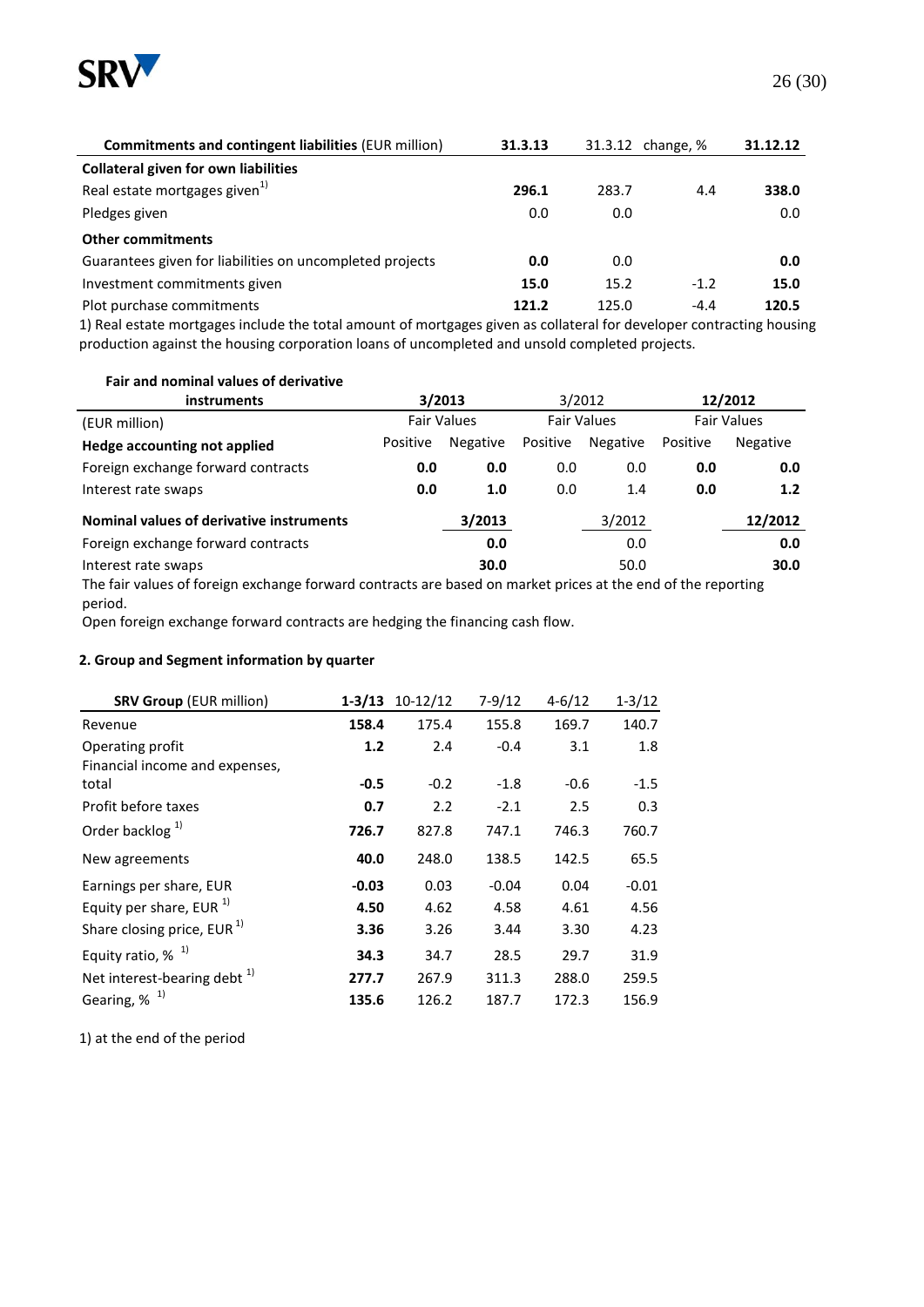

Other operations and

| <b>Revenue</b> (EUR million)                   |         | $1-3/13$ $10-12/12$ | $7-9/12$ | $4 - 6/12$ | $1 - 3/12$ |
|------------------------------------------------|---------|---------------------|----------|------------|------------|
| <b>Domestic Operations</b>                     | 135.0   | 157.2               | 139.7    | 150.8      | 120.7      |
| - business construction                        | 67.5    | 83.5                | 78.9     | 80.9       | 61.9       |
| - housing construction                         | 67.5    | 73.7                | 60.7     | 69.9       | 58.7       |
| <b>International Operations</b>                | 23.5    | 18.1                | 16.1     | 18.9       | 20.1       |
| Other operations                               | 3.3     | 3.4                 | 3.6      | 3.7        | 3.7        |
| Eliminations                                   | $-3.4$  | $-3.3$              | $-3.6$   | $-3.7$     | $-3.7$     |
| Group, total                                   | 158.4   | 175.4               | 155.8    | 169.7      | 140.7      |
| <b>Operating profit (EUR million)</b>          |         | $1-3/13$ $10-12/12$ | $7-9/12$ | $4 - 6/12$ | $1 - 3/12$ |
| <b>Domestic Operations</b>                     | 3.4     | 1.6                 | 1.9      | 5.8        | 5.4        |
| <b>International Operations</b>                | $-0.8$  | 2.4                 | $-1.1$   | $-1.9$     | $-2.6$     |
| Other operations                               | $-1.4$  | $-1.7$              | $-1.1$   | $-0.9$     | $-1.1$     |
| Eliminations                                   | 0.0     | 0.0                 | 0.0      | 0.0        | 0.0        |
| Group, total                                   | $1.2$   | 2.4                 | $-0.4$   | 3.1        | 1.8        |
| <b>Operating profit, %</b>                     |         | $1-3/13$ $10-12/12$ | $7-9/12$ | $4 - 6/12$ | $1 - 3/12$ |
| <b>Domestic Operations</b>                     | 2.5     | 1.0                 | 1.3      | 3.9        | 4.5        |
| <b>International Operations</b>                | $-3.6$  | 13.3                | $-7.0$   | $-9.9$     | $-13.0$    |
| Group, total                                   | 0.8     | 1.4                 | $-0.2$   | 1.8        | 1.2        |
|                                                |         |                     |          |            |            |
| <b>Order backlog (EUR million)</b>             | 31.3.13 | 31.12.12            | 30.9.12  | 30.6.12    | 31.3.12    |
| <b>Domestic Operations</b>                     | 686.9   | 774.4               | 676.2    | 661.7      | 658.3      |
| - business construction                        | 389.9   | 438.7               | 312.1    | 325.4      | 329.4      |
| - housing construction                         | 296.9   | 335.7               | 364.2    | 336.4      | 328.8      |
| <b>International Operations</b>                | 39.8    | 53.4                | 70.9     | 84.5       | 102.4      |
| Group, total                                   | 726.7   | 827.8               | 747.1    | 746.3      | 760.7      |
| - sold order backlog                           | 532     | 610                 | 517      | 551        | 570        |
| - unsold order backlog                         | 194     | 218                 | 230      | 195        | 191        |
| Order backlog, housing construction in Finland |         |                     |          |            |            |
| (EUR million)                                  | 31.3.13 | 31.12.12            | 30.9.12  | 30.6.12    | 31.3.12    |
| Negotiation and construction                   |         |                     |          |            |            |
| contracts                                      | 120     | 129                 | 153      | 155        | 153        |
| Under construction, sold                       | 56      | 59                  | 52       | 56         | 57         |
| Under construction, unsold                     | 99      | 119                 | 133      | 103        | 92         |
| Completed and unsold                           | 21      | 28                  | 26       | 21         | 27         |
| Housing construction, total                    | 297     | 336                 | 364      | 336        | 329        |

**Capital invested** (EUR million) **1-3/13** 10-12/12 7-9/12 4-6/12 1-3/12 Domestic Operations **292.7** 297.4 286.2 270.2 228.8 International Operations **195.4** 200.2 200.7 198.5 198.6

eliminations **10.5** 15.7 3.4 3.3 7.8 **Group, total 498.6 513.3 490.3 472.0 435.1**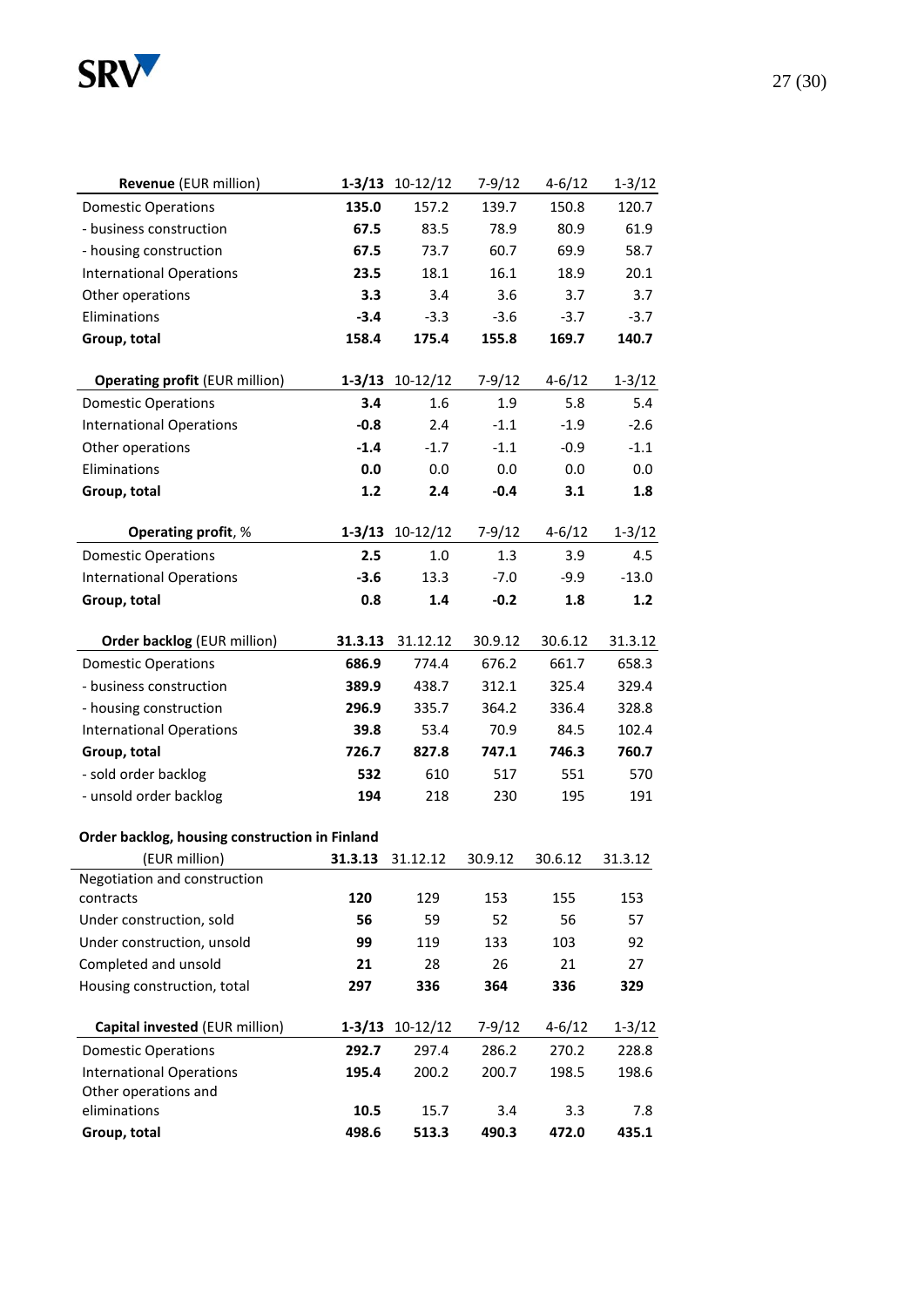

#### **Housing production in Finland**

| (units)                                 |         | $1 - 3/13$ $10 - 12/12$ | $7 - 9/12$ | $4 - 6/12$ | $1 - 3/12$ |
|-----------------------------------------|---------|-------------------------|------------|------------|------------|
| Developer contracting                   |         |                         |            |            |            |
| Start-ups                               | 35      | 95                      | 125        | 171        | 24         |
| Housing units sold                      | 135     | 140                     | 85         | 154        | 98         |
| Completed                               | 104     | 114                     | 116        | 122        | 99         |
| Completed and unsold                    | 75      | 99                      | 100        | 85         | 102        |
| Under construction, total <sup>1)</sup> | 1633    | 1849                    | 2 1 2 6    | 2060       | 2 1 8 8    |
| - negotiation and construction          |         |                         |            |            |            |
| contracts <sup>1)</sup>                 | 1 1 1 6 | 1 2 6 3                 | 1521       | 1464       | 1641       |
| - developer contracting <sup>1)</sup>   | 517     | 586                     | 605        | 596        | 547        |
| - of which unsold $1$                   | 237     | 230                     | 205        | 221        | 206        |
| - of which unsold $1$                   | 280     | 356                     | 400        | 375        | 341        |

#### 1) At the end of the period

#### **3. Segment information**

| <b>Assets</b>                      |          |          | change,     | change, |          |
|------------------------------------|----------|----------|-------------|---------|----------|
| (EUR million)                      | 31.3.13  | 31.3.12  | <b>MEUR</b> | %       | 31.12.12 |
| <b>Domestic Operations</b>         | 416.7    | 330.2    | 86.5        | 26.2    | 422.9    |
| <b>International Operations</b>    | 220.5    | 215.4    | 5.1         | 2.4     | 233.7    |
| Other operations                   | 309.1    | 247.8    | 61.3        | 24.8    | 311.8    |
| Eliminations and other adjustments | $-292.9$ | $-235.6$ | $-57.3$     |         | $-293.0$ |
| Group, total                       | 653.4    | 557.7    | 95.7        | 17.2    | 675.4    |

| <b>Liabilities</b>                 |          |          | change,     | change, |          |
|------------------------------------|----------|----------|-------------|---------|----------|
| (EUR million)                      | 31.3.13  | 31.3.12  | <b>MEUR</b> | %       | 31.12.12 |
| <b>Domestic Operations</b>         | 362.4    | 276.1    | 86.3        | 31.3    | 370.4    |
| International Operations           | 228.8    | 218.9    | 9.9         | 4.5     | 235.2    |
| Other operations                   | 123.2    | 105.8    | 17.4        | 16.4    | 123.3    |
| Eliminations and other adjustments | $-265.8$ | $-208.5$ | $-57.3$     |         | $-265.8$ |
| Group, total                       | 448.6    | 392.3    | 56.3        | 14.4    | 463.1    |

| <b>Invested capital</b>                |            |            | change,     | change, |          |
|----------------------------------------|------------|------------|-------------|---------|----------|
| (EUR million)                          | 31.3.13    | 31.3.12    | <b>MEUR</b> | %       | 31.12.12 |
| Domestic Operations                    | 292.7      | 228.8      | 63.9        | 27.9    | 297.4    |
| <b>International Operations</b>        | 195.4      | 198.6      | $-3.2$      | $-1.6$  | 200.2    |
| Other operations and eliminations      | 10.5       | 7.8        | 2.7         | 35.1    | 15.7     |
| Group, total                           | 498.6      | 435.1      | 63.4        | 14.6    | 513.3    |
| Return on investment, %                | $1 - 3/13$ | $1 - 3/12$ | $1-12/12$   |         |          |
| Domestic Operations <sup>1)</sup>      | 5.1        | 9.3        | 5.6         |         |          |
| International Operations <sup>1)</sup> | $-0.6$     | $-4.3$     | $-0.2$      |         |          |
| Group, total <sup>1)</sup>             | 1.7        | 2.1        | 2.2         |         |          |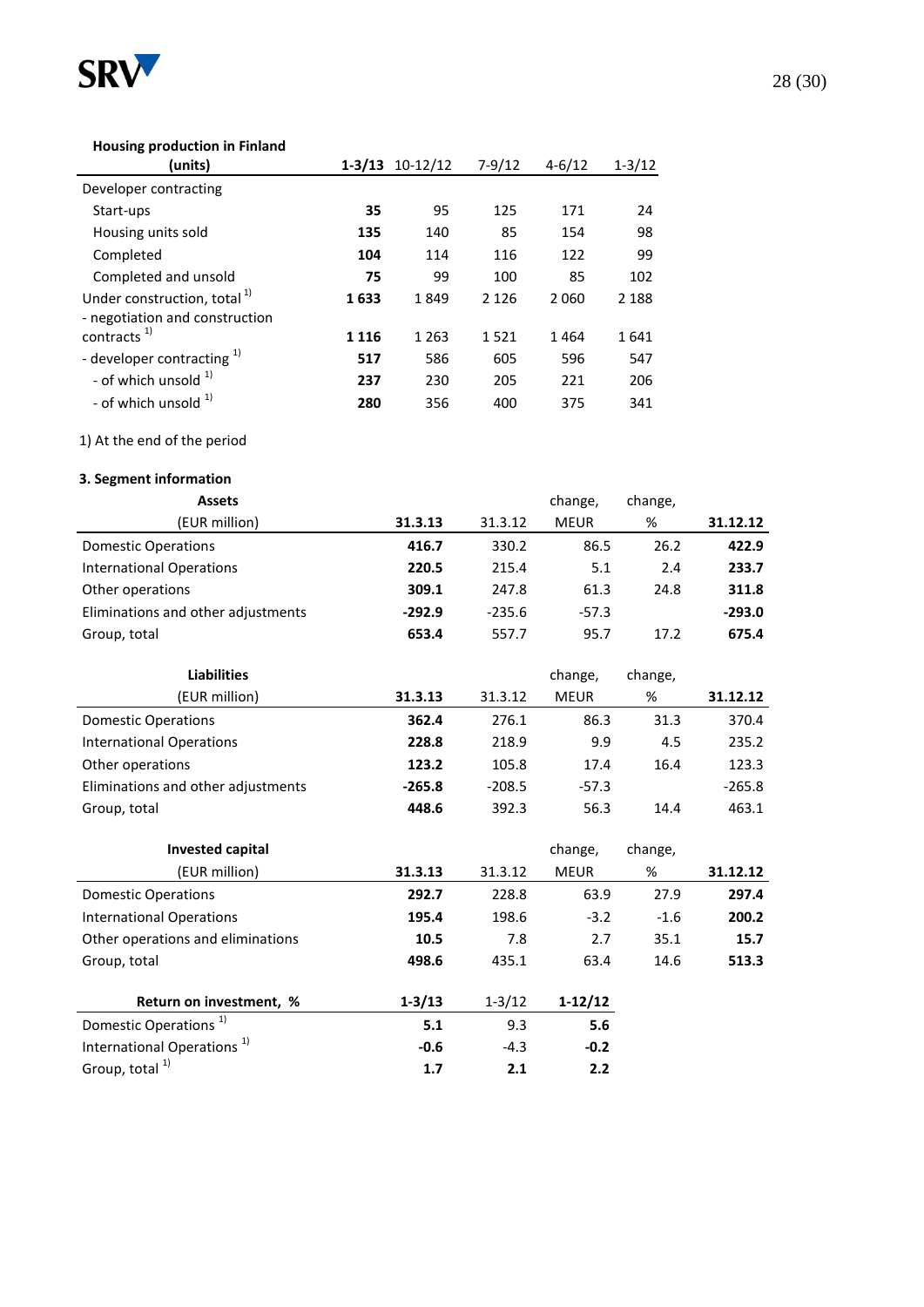

| <b>Inventories</b>                                 | change, |         |             |          |  |  |
|----------------------------------------------------|---------|---------|-------------|----------|--|--|
| (EUR million)                                      | 31.3.13 | 31.3.12 | <b>MEUR</b> | 31.12.12 |  |  |
| Land areas and plot-owning companies               | 188.0   | 184.2   | 3.7         | 175.0    |  |  |
| <b>Domestic Operations</b>                         | 87.0    | 87.6    | $-0.6$      | 74.6     |  |  |
| <b>International Operations</b>                    | 100.9   | 96.6    | 4.3         | 100.5    |  |  |
| Work in progress                                   | 154.5   | 119.0   | 35.6        | 159.3    |  |  |
| <b>Domestic Operations</b>                         | 152.4   | 113.9   | 38.5        | 150.9    |  |  |
| <b>International Operations</b>                    | 2.2     | 5.1     | $-3.0$      | 8.4      |  |  |
| Shares in completed housing corporations and real  |         |         |             |          |  |  |
| estate companies                                   | 51.4    | 31.2    | 20.2        | 53.8     |  |  |
| <b>Domestic Operations</b>                         | 46.1    | 28.9    | 17.2        | 51.9     |  |  |
| <b>International Operations</b>                    | 5.3     | 2.3     | 3.0         | 1.8      |  |  |
| <b>Other inventories</b>                           | 39.5    | 39.0    | 0.5         | 43.1     |  |  |
| <b>Domestic Operations</b>                         | 7.6     | 6.9     | 0.7         | 7.2      |  |  |
| <b>International Operations</b>                    | 31.9    | 32.1    | $-0.2$      | 35.8     |  |  |
| Inventories, total                                 | 433.4   | 373.5   | 59.9        | 431.2    |  |  |
| <b>Domestic Operations</b>                         | 293.1   | 237.3   | 55.8        | 284.6    |  |  |
| - share of associated companies and joint ventures | 1.7     | 1.0     | 0.7         | 1.5      |  |  |
| <b>International Operations</b>                    | 140.3   | 136.2   | 4.1         | 146.6    |  |  |
| - share of associated companies and joint ventures | 29.9    | 29.7    | 0.2         | 34.3     |  |  |

1) In calculating the key ratio, only the profit for the period has been annualised.

| <b>Related party transactions</b> |              |     |                   | Purchase of |     |                    |                    |
|-----------------------------------|--------------|-----|-------------------|-------------|-----|--------------------|--------------------|
| 31.3.2013                         | Salaries and |     | Sale of goods and | goods and   |     |                    |                    |
| (EUR million)                     | compensation |     | services          | services    |     | <b>Receivables</b> | <b>Liabilities</b> |
| Management and the Board          |              |     |                   |             |     |                    |                    |
| of Directors                      |              | 0.5 | 1.5               |             | 0.0 | 0.0                | 0.0                |
| Joint ventures                    |              | 0.0 | 18.6              |             | 0.0 | 35.4               | 8.4                |
| Associated companies              |              | 0.0 | 0.0               |             | 0.0 | 15.3               | 0.0                |
| Other related parties             |              | 0.0 | 0.0               |             | 0.0 | 0.0                | 0.0                |
| <b>Total</b>                      |              | 0.5 | 20.1              |             | 0.0 | 50.8               | 8.4                |

| <b>Related party transactions</b> |              |                   | Purchase of |                    |                    |
|-----------------------------------|--------------|-------------------|-------------|--------------------|--------------------|
| 31.3.2012                         | Salaries and | Sale of goods and | goods and   |                    |                    |
| (EUR million)                     | compensation | services          | services    | <b>Receivables</b> | <b>Liabilities</b> |
| Management and the Board          |              |                   |             |                    |                    |
| of Directors                      | 0.6          | 0.0               | 0.0         | 0.0                | 0.0                |
| Joint ventures                    | 0.0          | 16.2              | 0.0         | 35.3               | 0.9                |
| Associated companies              | 0.0          | 0.0               | 0.0         | 16.0               | 0.0                |
| Other related parties             | 0.0          | 0.0               | 0.0         | 0.0                | 0.0                |
| <b>Total</b>                      | 0.6          | 16.2              | 0.0         | 51.3               | 0.9                |